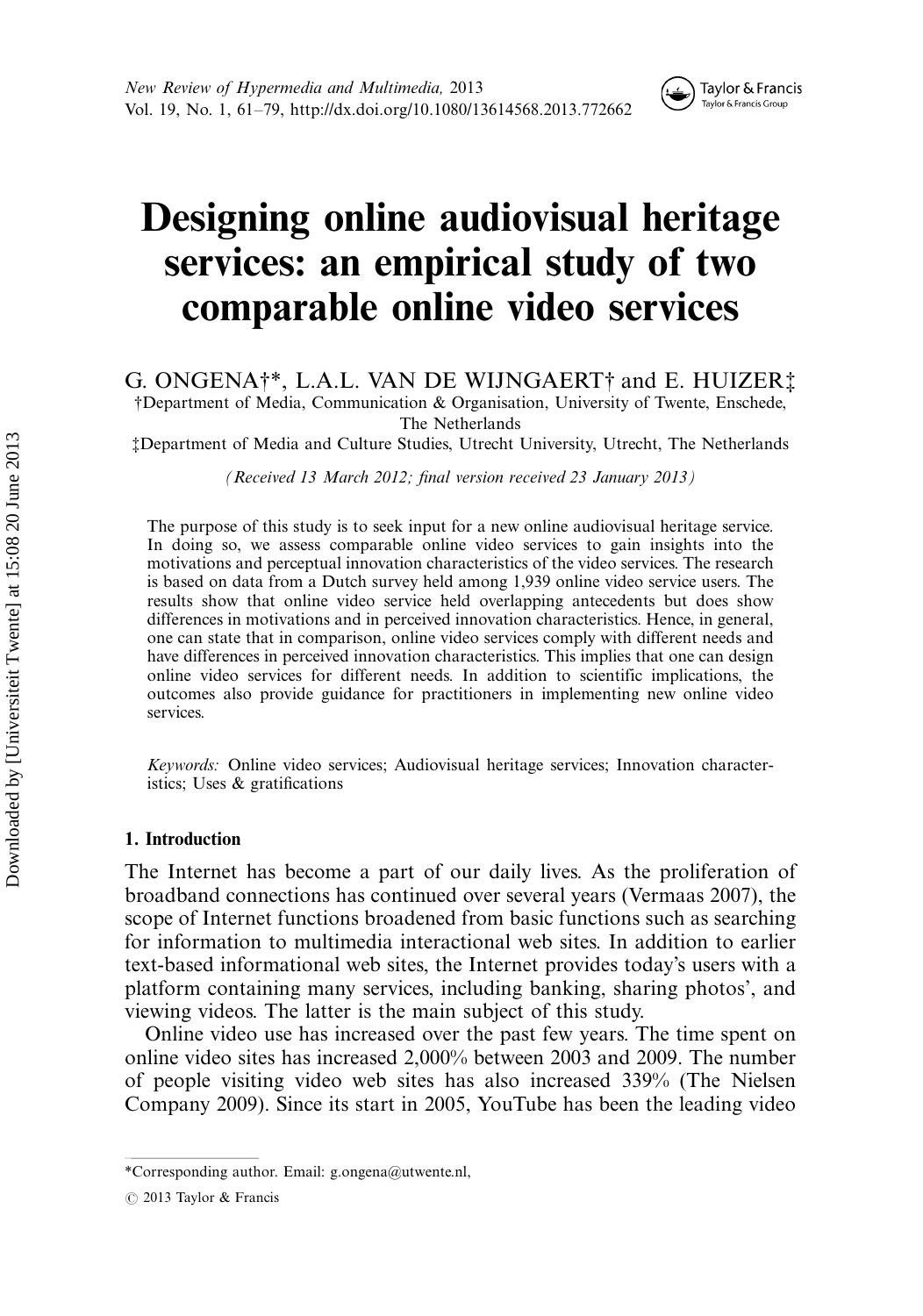platform on the Internet with 92 billion page views each month and 490 million unique users at the moment (Elliott 2011). Other services also enable free access to television and video content. Major (public) broadcasting networks have initiated online video services to make full-length television programs readily available for consumers, mostly through their web sites. This online video material is accessible at any time and any place, as the videos can be watched on both computers and mobile phones. However, little is known about viewers' motivations for accessing various types of online video services and the extent to which these differ in their technology characteristics. This study aims to model the motivations for using these video services and examine the perceived technological characteristics. This study utilizes the uses and gratifications framework to identify the extent to which motivations predict and differ among online video services. Furthermore, we draw upon the innovation diffusion theory (IDT) to investigate the power of predicting technology characteristics and differences among online video services.

The study empirically assesses two online video services, i.e. YouTube and the main online portal for public broadcast programs in the Netherlands (*Uitzending gemist*), building upon the theoretical foundations of the tasktechnology fit (TTF) framework (Goodhue and Thompson 1995) to account for user evaluation of the online video sites. This framework identifies different characteristics of both technology and task, including nonroutineness and information system type. These characteristics are found to jointly determine the task-technology fit that in turn influences technology use. The model used in this study is broadly consistent with the TTF framework. Here, sought gratifications (or motivations) represent the task element in TTF (e.g. the need to release tension). These motivations for using the services are examined through the uses and gratifications theory. The innovation characteristics of Rogers (2003) are analogous to the technology elements in TTF (e.g. service complexity). Finally, the two elements influence the utilization of the service (i.e. behavioral usage).

The following section describes the rationale of this study; next, the theoretical groundings are outlined. The method section describes the survey approach used in this study. The results are discussed, and this paper closes with a conclusion and a discussion.

#### 2. Rationale for this study

Before describing the theoretical foundations of this study, we elaborate the reasons for performing this research. As the aim in this study is to compare video services, and the objective of this study is to obtain input for developing new audiovisual heritage services.

Since the development of radio and television, audiovisual content has been seen as a vital component of a nation's historical cultural heritage (Oomen et al. 2009) in addition to its printed documents and other historical artifacts (Auffret and Bachimont 1999). International television is increasingly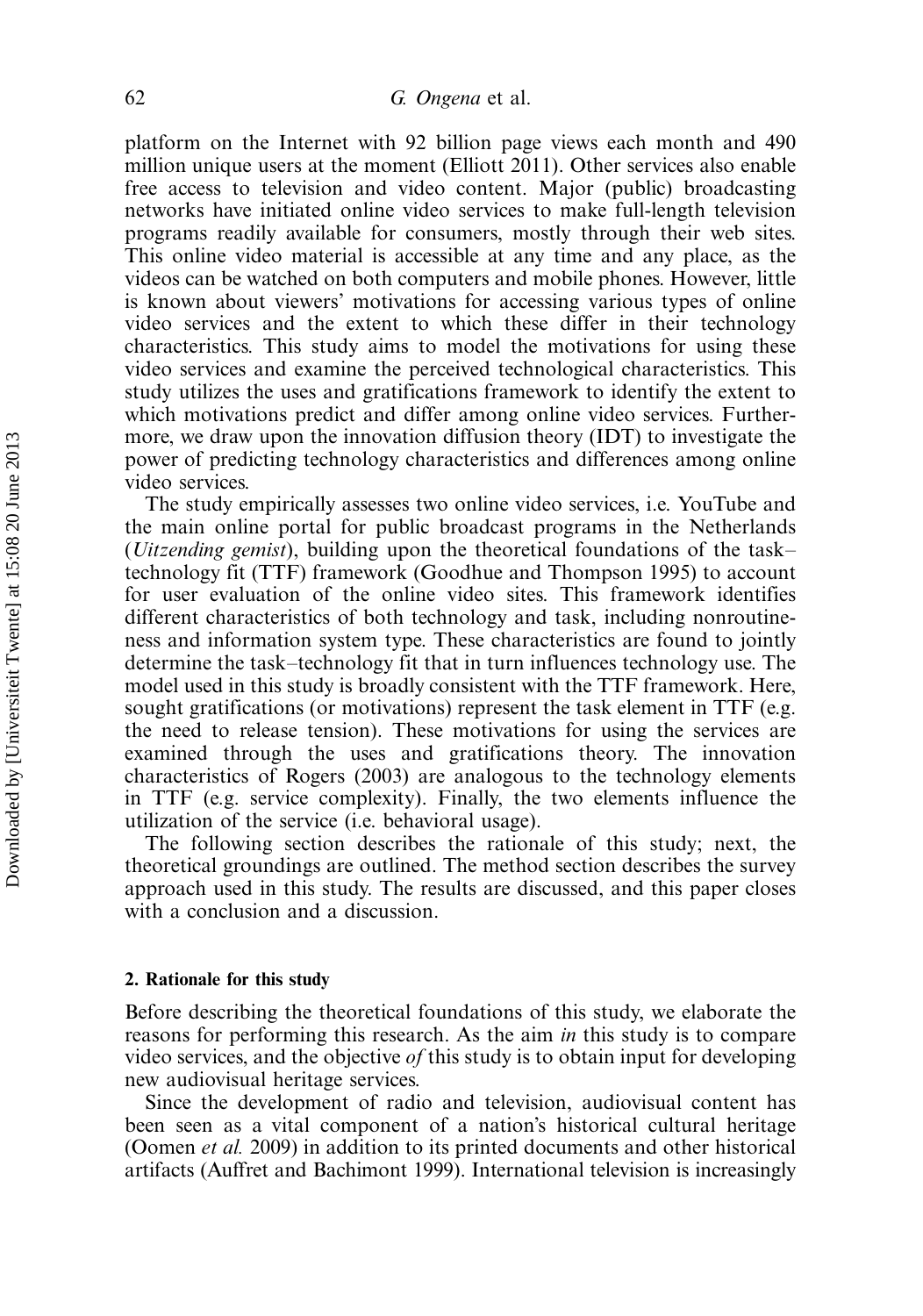recording historically significant moments, including the Apollo moon landing, the assassination of John F. Kennedy, the fall of the Berlin Wall, and the 9/11 terrorist attacks on the Twin Towers. These iconic scenes are also increasing within a national context. In the Netherlands, Big Brother and the glorification of the Dutch soccer team after winning the European cup in 1988 are now seen as landmarks in national television. The value of audiovisual heritage is progressively being acknowledged as an important asset of a country's cultural heritage. This awareness forces governmental and cultural institutions to plan for conserving and preserving this material. Public broadcast archives are primarily digitalized for preservation reasons (Ongena et al. 2012). However, questions about new services upon these archives arise when executing digitization projects. Several experimental unlocking projects are pioneering the service side of the audiovisual archives in the Netherlands, including unlocking via a branded YouTube channel updated weekly with historic news items and a game engaging consumers and enriching metadata.

To develop a new audiovisual service, it is beneficial to investigate initially similar services. Modeling these existing solutions advocates finding the best approach to solve the problem based on existing solutions for similar problems. It lets one learn from other problems and their solutions. This can provide useful insights and a useful solution approach (Vaishnavi and Kuechler 2008, p. 141). The objective of this study is thus to learn and benefit from prior online video services. Drawing upon the user gratifications from related services and the characteristics of the service, one can identify design issues that suit these needs. For audiovisual service practitioners, this research can provide significant insights into the features of such services and their relations to users' needs. Hereby, we formulate the general research question that this study tries to answer:

RQ: What are the determinants of extant online video services that can advocate the design of a digital audiovisual heritage service?

#### 3. Theoretical foundation

## 3.1. Uses and gratifications

At the core of the uses and gratifications  $(U&G)$  theory is the assumption that audience members actively seek out mass media to satisfy individual needs. Audience members actively use various media to fulfill certain needs or goals (Katz et al. 1973). Katz et al. argued that audience members choose a medium and allow themselves to be swayed, changed, and influenced—or not. Two additional assumptions are that audiences use the media to fulfill their expectations and that audience members are aware of and can state their own motives for using mass communication (Infante et al. 1997). Definitions of U&G generally stress that research scrutinizing U&G is ''concerned with the social and psychological origins of needs, which generate expectations of the mass media or other sources, which lead to differential patterns of media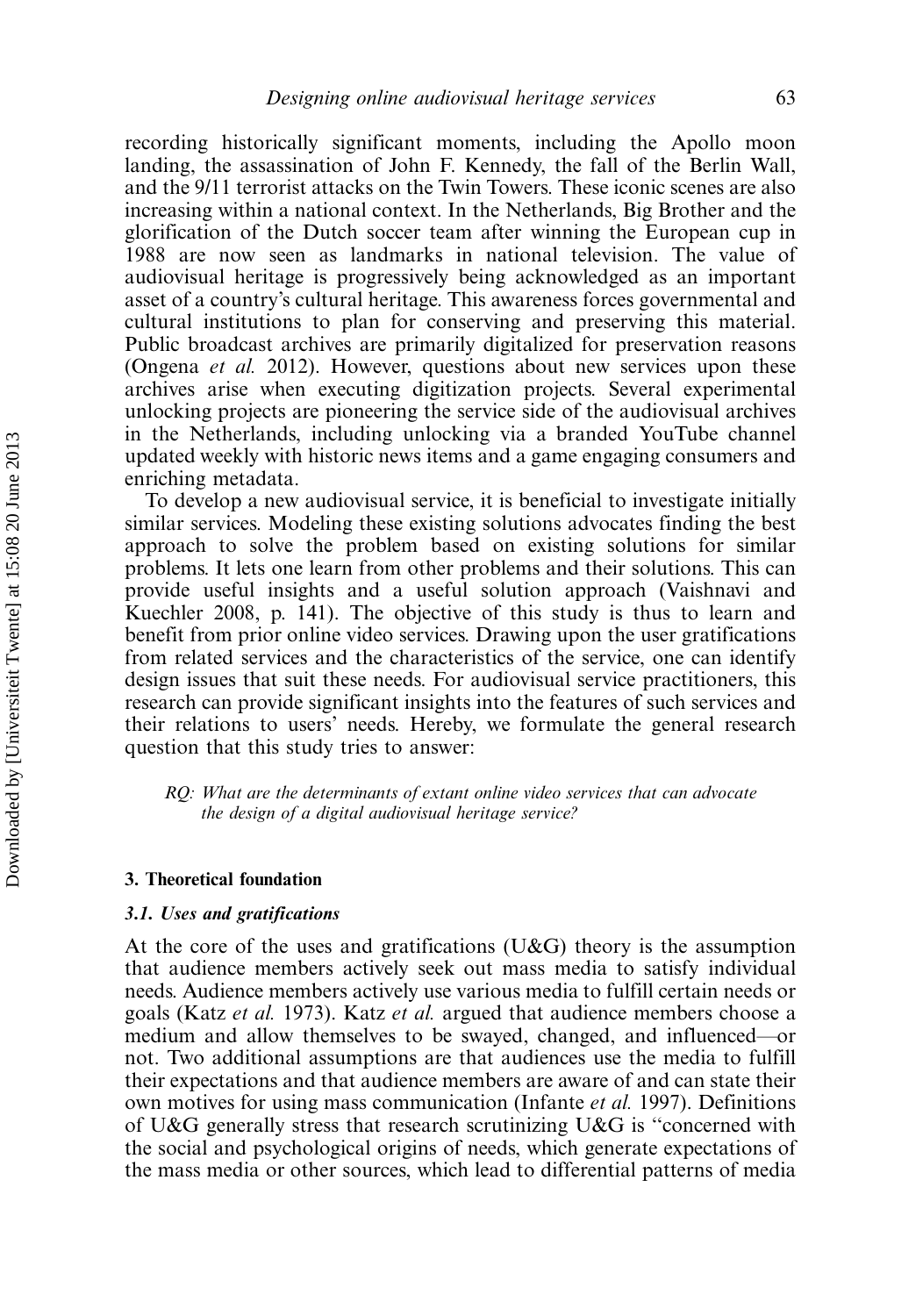exposure (or engagement in other activities), resulting in need gratifications and other consequences, perhaps mostly unintended ones'' (Katz et al. 1974, p. 20). The theory attempts to explain the media uses and functions for individuals, groups, and society in general.

While earlier U&G research focused on television (Rubin 1981, Rubin 1983), video games (Selnow 1984), and the video recorder (Cohen *et al.* 1988), the emphasis has shifted to the Internet (Papacharissi and Rubin 2000, Stafford et al. 2004). Motivated by the Internet's rapid growth and increasing interactivity level, researchers have applied the U&G theory to the Internet to understand common motivations for the medium. U&G has been applied to new media, including Twitter (Chen 2011), online games (Wu et al. 2010), the mobile phone (Wei 2008, Chau et al. 2012), MySpace and Facebook (Raacke and Bonds-Raacke 2008), and Second Life (Zhou et al. 2011). These U&G studies all seek to link latent motivations (the gratifications sought) with media behavior. In practice, researchers attempt to discover what gratifications individuals achieve in using media. The gratifications have been classified into various primary motivations, including interpersonal utility, passing time, information seeking, convenience, and entertainment (Papacharissi and Rubin 2000). Social gratification (Stafford et al. 2004) and virtual community (Song et al. 2004) were also identified as constructs of motivation.

This study also considers the motives found among online video users. Two studies have examined the motives of YouTube users through the U&G theory. Hanson and Haridakis (2008) identified four factors through a factor analysis with 51 items. The four factors were leisure entertainment (e.g. because it is enjoyable), interpersonal expression (e.g. to participate in discussions), information seeking (e.g. to search for information), and companionship (e.g. it makes me feel less lonely). The information-seeking motivation was found to significantly affect viewing YouTube videos with traditional news content. Furthermore, the entertainment-seeking motivation contributed significantly to viewing comedy news videos. The other two identified motivation did not present significant results in relation to viewing traditional and comedy news. Another study by the same authors (Haridakis and Hanson 2009) displayed somewhat similar results, though they identified six factors: convenient entertainment (i.e. entertainment, habit, and passing the time), interpersonal connection, (i.e. inclusion, expressive need, and time control), convenient information seeking, (i.e. because it was inexpensive and a novel way to search for information and keep up with current issues), escapism (i.e. get away from family, friends, or others; forget about school, work, or other things), coviewing (i.e. because it is something to do and discuss with friends or family), and social interaction (i.e. to meet new people and participate in discussions). Four motives significantly affected YouTube viewing when the researchers included in them their regression analysis: convenient entertainment, convenient information seeking, coviewing, and social interaction.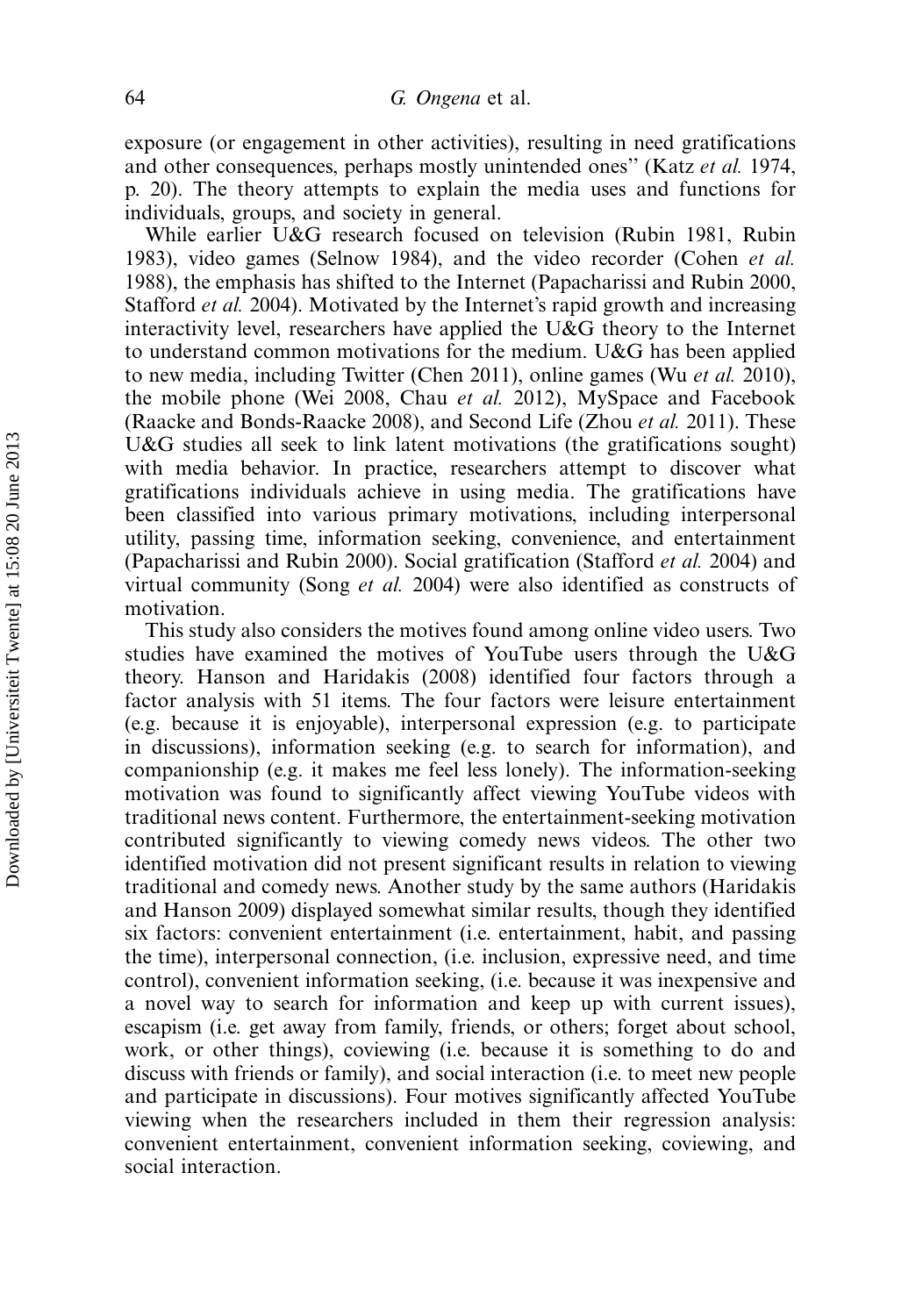#### 3.2. Innovation characteristics

Rogers (2003), who is considered the 'godfather' of scientific research into the diffusion of innovations or technology,<sup>1</sup> (Bouwman et al. 2005, p. 6) developed a general framework labeled the IDT. Diffusion research centers on the conditions that increase or decrease the likelihood that members of a given culture will adopt a new idea, product, or practice.

As a starting point to identify innovation characteristics, we adopt the identified innovation attributes from Rogers. Rogers (2003) identified five intrinsic characteristics of an innovation, which affect the diffusion rate of an innovation, after surveying about one thousand innovation studies. These five characteristics are clearly defined by Rogers and used by others against different information systems (e.g. Moore and Benbasat 1991, Agarwal and Prasad 1997, Karahanna et al. 1999, Hsu et al. 2007) They are relative advantage, compatibility, complexity, visibility, and trialability. Relative advantage captures the extent to which a potential adopter views the innovation as offering an advantage over previous ways of performing the same task or, as Rogers defines it, ''the degree to which the innovation is perceived to be superior to current practice". Hsu *et al.* (2007) found this factor is influential for using MMS for potential adopters and current users. Rogers' notion of compatibility is formulated as ''the degree to which the innovation is perceived to be consistent with sociocultural values, previous ideas, and/or perceived needs.'' This factor significantly affects e-commerce adoption (Chen et al. 2002). Complexity is similar to Davis' (1989) notion of ease of use, and it encapsulates the degree to which a potential adopter views using the target service to be relatively free of effort. Systems or services that are considered easier to use and less complex have a higher likelihood of being accepted and adopted by potential users. Many studies have indicated that this factor profoundly affects usage, as in digital libraries (Hong et al. 2002). The penultimate factor is related to perceiving the innovation as visible, termed visibility. Its definition is formulated as ''the degree to which the innovations are visible to potential adopters.'' This factor is found to affect World Wide Web use (Agarwal and Prasad 1997). Finally, trialability measures the extent to which potential adopters perceive that they have an opportunity to experiment with the innovation prior to committing to its usage. This factor was imperative in adopting both the World Wide Web (Agarwal and Prasad 1997) and a new operating system in a business environment (Karahanna et al. 1999).

Three potential factors are proposed to supplement Rogers' characteristics. First, the *reliability* and *download delay* concepts are proposed. Although earlier research did not show a significant role of this factor in adopting and implementing innovations (Tornatzky and Klein 1982), this factor recently surfaced in usability research regarding online services. Usability and design metrics are often used as independent variables as antecedents to web site

<sup>&</sup>lt;sup>1</sup>The terms innovation, technology, and (new) media are used interchangeably as all represent a novel artifact that is to be marketed.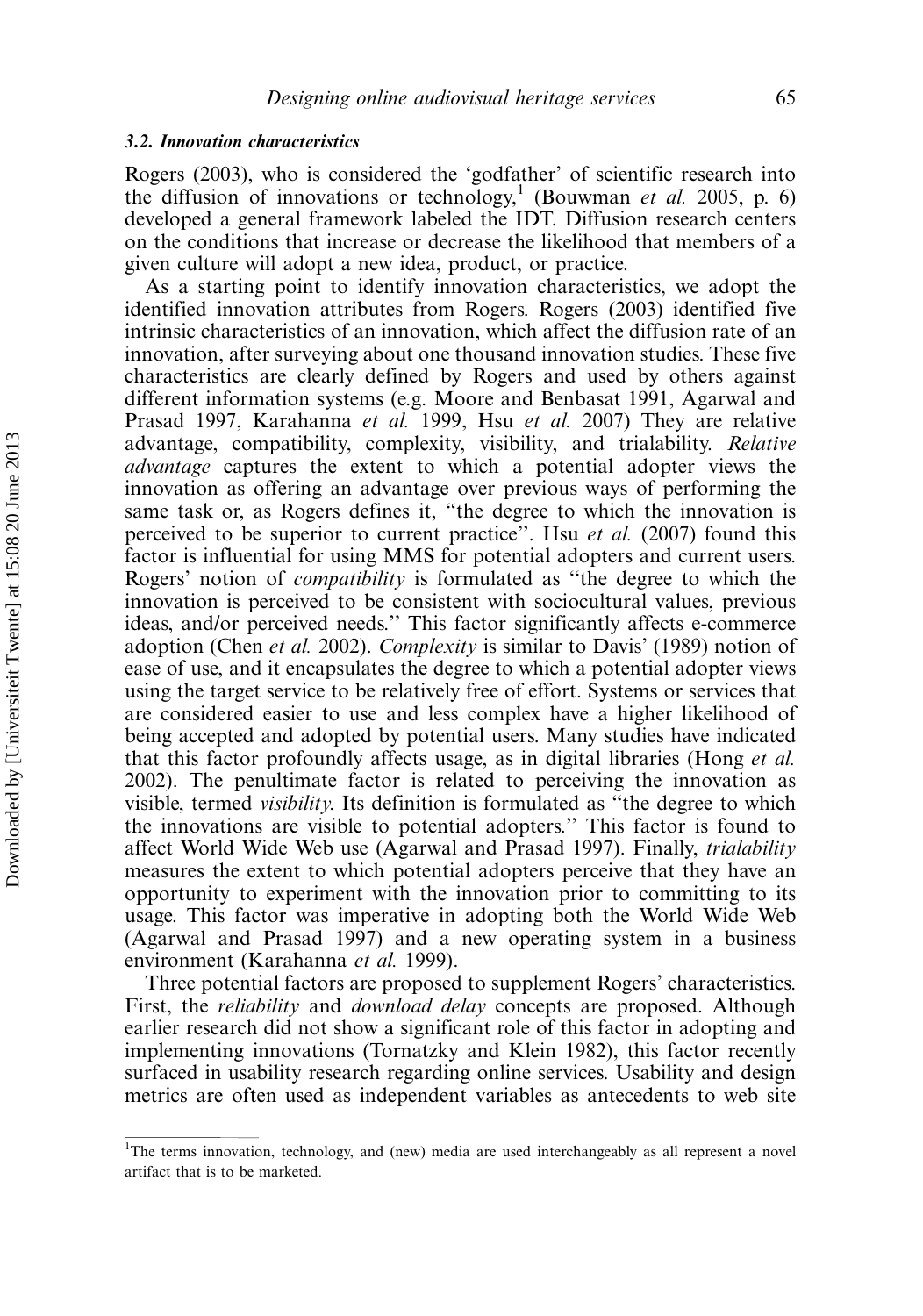success (e.g. Palmer 2002). Metrics based on transaction processing time and rate, service failures, download delay or user response time (Messmer 1999, Wilson 1999, Barney 2000), and site reliability (Berry 1999) have been suggested. Evans and Wurster (2000) and Rose and Straub (2001) suggested that operational efficiencies on web sites should include download delay or response speed. This study proposes an overall assessment of the online service at hand. Though bandwidth and processor power has increased recently with video compression enhancements, it is plausible that streaming video content does not run smoothly in all cases. This study thus considers reliability and download delay. Second, specifically related to video, the visual experience factor is suggested. Implementing video-related services or motion picture is accompanied by agreements on compression and picture quality. Earlier research on HDTV adoption in the Netherlands has shown that HDTV adoption was more positive from respondents who had seen HDTV images (Baaren *et al.* 2011). Due to the trade-off in image quality for online services, visual experience can be seen as important characteristic.

## 4. Method

#### 4.1. Sample and data gathering

The empirical data were collected during the spring of 2010, using a selfadministered online questionnaire, which was mailed out to a sample of the Dutch population. These people were selected from an earlier respondent pool. To encourage the respondents to complete the questionnaire, we informed them that they could win a voucher for either a movie or a media shop. In addition, the survey URL was sent to another sample, based on a random sampling procedure provided by an external panel organization. This panel contained a sample of the Dutch population over the age of 18 whose mother tongue was Dutch. The gender ratio indicated a fifty-fifty distribution because the sample consisted of 50.3% women and 49.7% men. Approximately half of the respondents in the sample (52.1%) were younger than 50. Moreover, most of the respondents had an average income. Although, the sample is somewhat skewed to older people, the sample adequately reflects the Dutch population when compared to the figures collected by Statistics Netherlands (CBS 2012). The data were based on responses from 1,939 respondents.

#### 4.2. Study objects

An initial issue was how to select comparable online video services. Numerous online video services exist (i.e., YouTube, Metacafe, iPlayer, and blip.tv). Two online video services were chosen based on four criteria. The first criterion was the availability of public broadcasting content within the service. The new online audiovisual service to be developed mostly contained programs that the public broadcasting service had broadcast. The second criterion concerned with the underlying infrastructure. The new (to be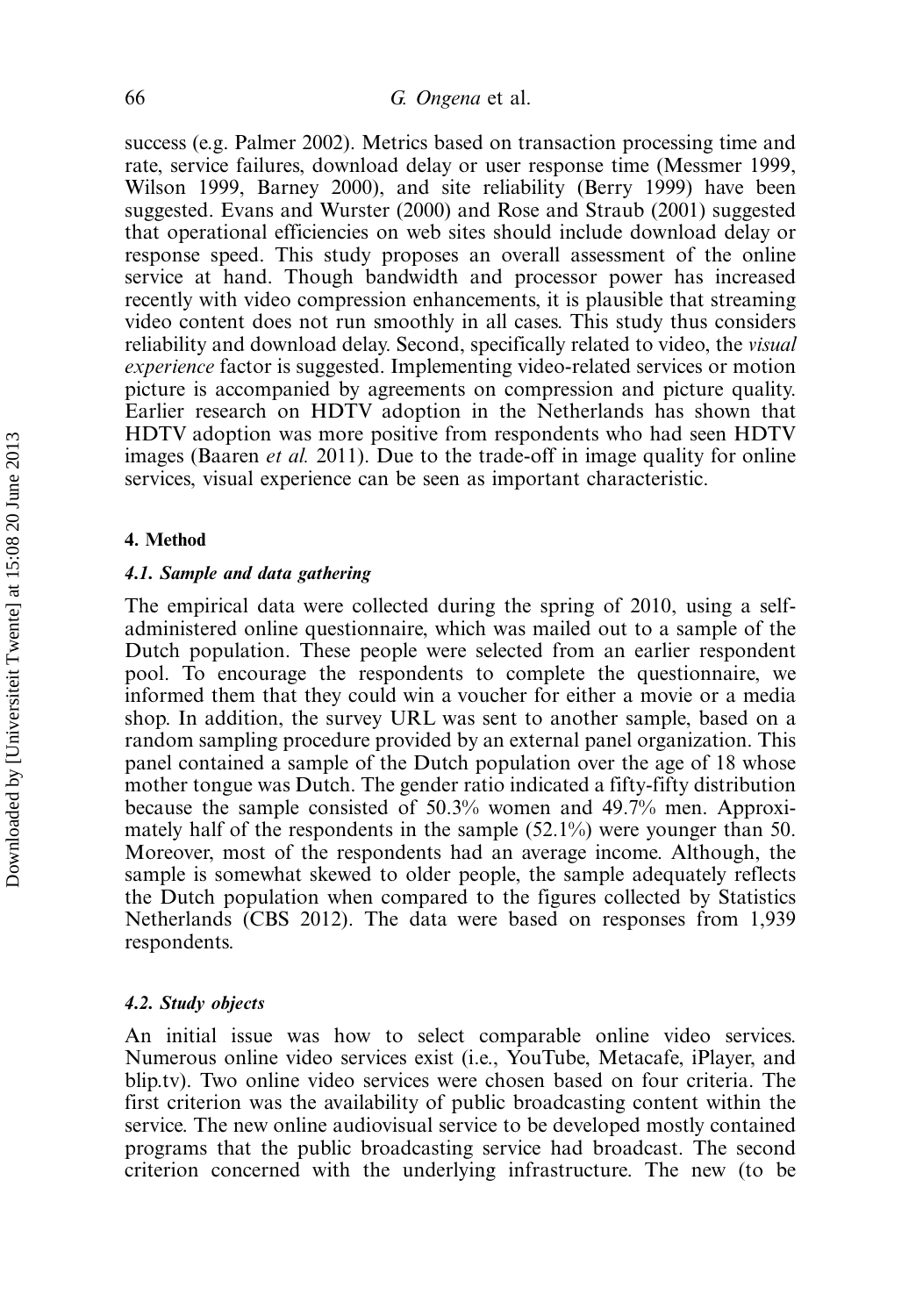developed) service should provide access to a large database of audiovisual material, initially with 55,000 hours of video. The amount of material suggested an increased importance of the search engine for this database. Similar services should thus be provided with a large database in the system backend. The third criterion was related to comparing both services. For the aim of the service and its characteristics, it was useful to select distinctive cases to gain helpful information from both services. Yahoo Video and YouTube were mostly equivalent. Both services provided a platform for uploading amateur videos. The features of both sites are somewhat equivalent and analyzing both services does not provide additional information. The last and more practical criterion was that the service must have many users. To increase the external research validation, the number of respondents who used the service must be large. Thus, this study used two services that were reaching their adoption saturation levels.

Based on these criteria, two online video services were chosen. First, YouTube was chosen. Since its start in 2005, YouTube has been the leading video platform on the Internet, with 92 billion page views each month and 490 million unique users at the moment (Elliott 2011). Much content on YouTube is homegrown, amateur video. However, content produced by professionals is increasingly uploaded to the platform. The platform heavily depends on interaction and interpersonal communication, as users tell their friends about interesting videos they watched. YouTube exceeds two billion views a day, and approximately 24 hours of video is uploaded every minute. Furthermore, YouTube is an interesting subject for this investigation, as it is often seen as a potential threat to traditional broadcast media (Gehl 2009). Second, this analysis used the online on-demand service offered by public broadcasters, called Uitzending gemist (missed broadcasted program). This on-demand broadcast service is an online video portal implemented and maintained by the Netherlands Public Broadcasting (coordinator for all broadcasting associations). The service provides the opportunity to view programs from different broadcasting associations that are broadcast on television. Figure 1 shows screenshots of both services.

## 4.3. Measurements

To measure people's motivation to use an online video service, U&G literature was consulted to construct the measures. Respondents were asked to indicate their level of agreement with fourteen statements. These statements were based on prior research in U&G research about Internet and YouTube usage (Lin 2002, Stafford et al. 2004, Hanson and Haridakis 2008, Roy 2009). These motivations include information (''to acquire general knowledge''), passing time (''to kill time''), tension release (''to take the opportunity to rest and recharge'' and ''to relax and de-stress''), escape (''to escape from my everyday stress''), entertainment (''because it is exciting'' and ''just for fun''), surveillance (''to keep up on what's happening in the world'' and ''to keep myself informed of recent events''), social interaction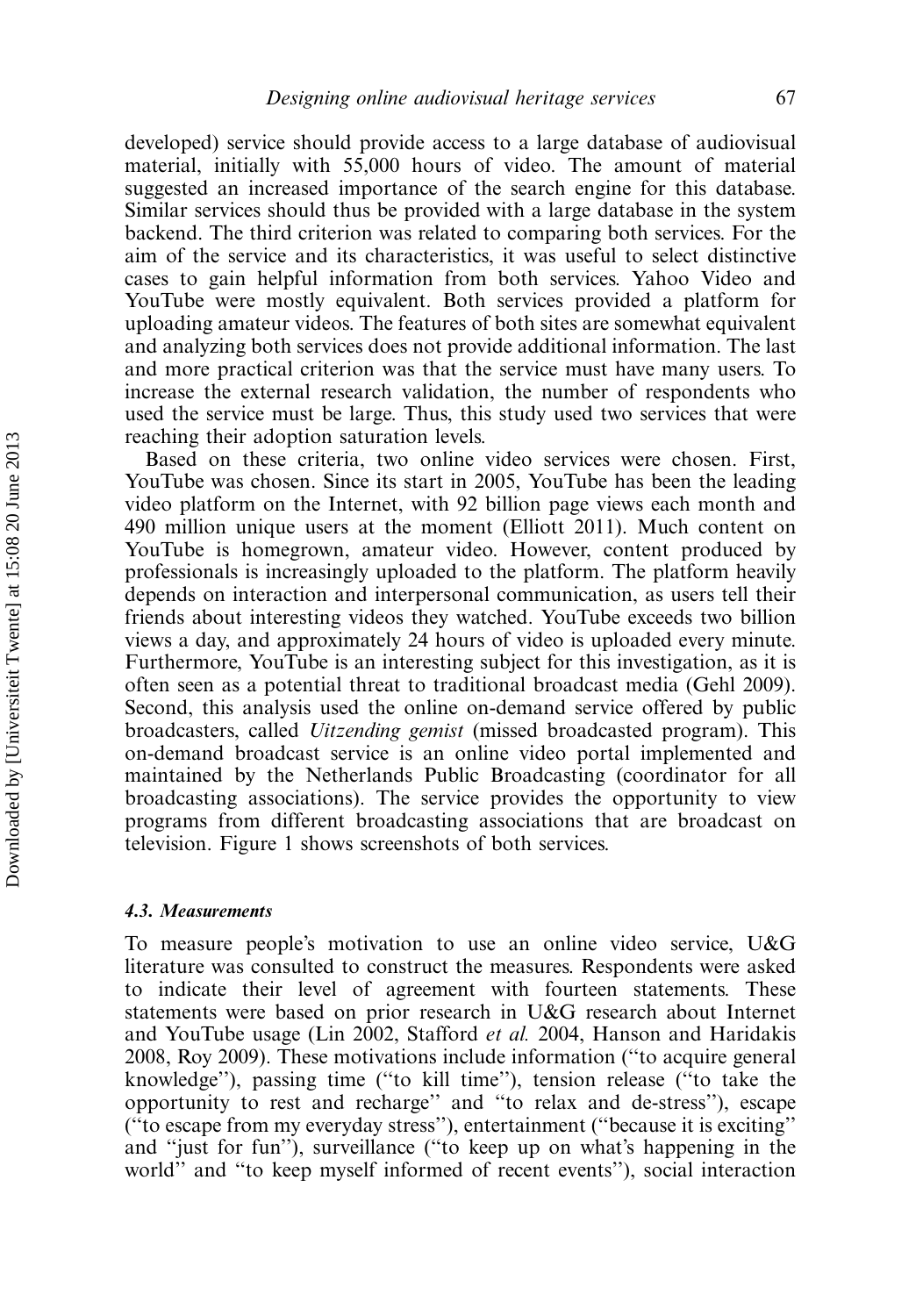



Figure 1. Screenshot of YouTube and Uitzending gemist.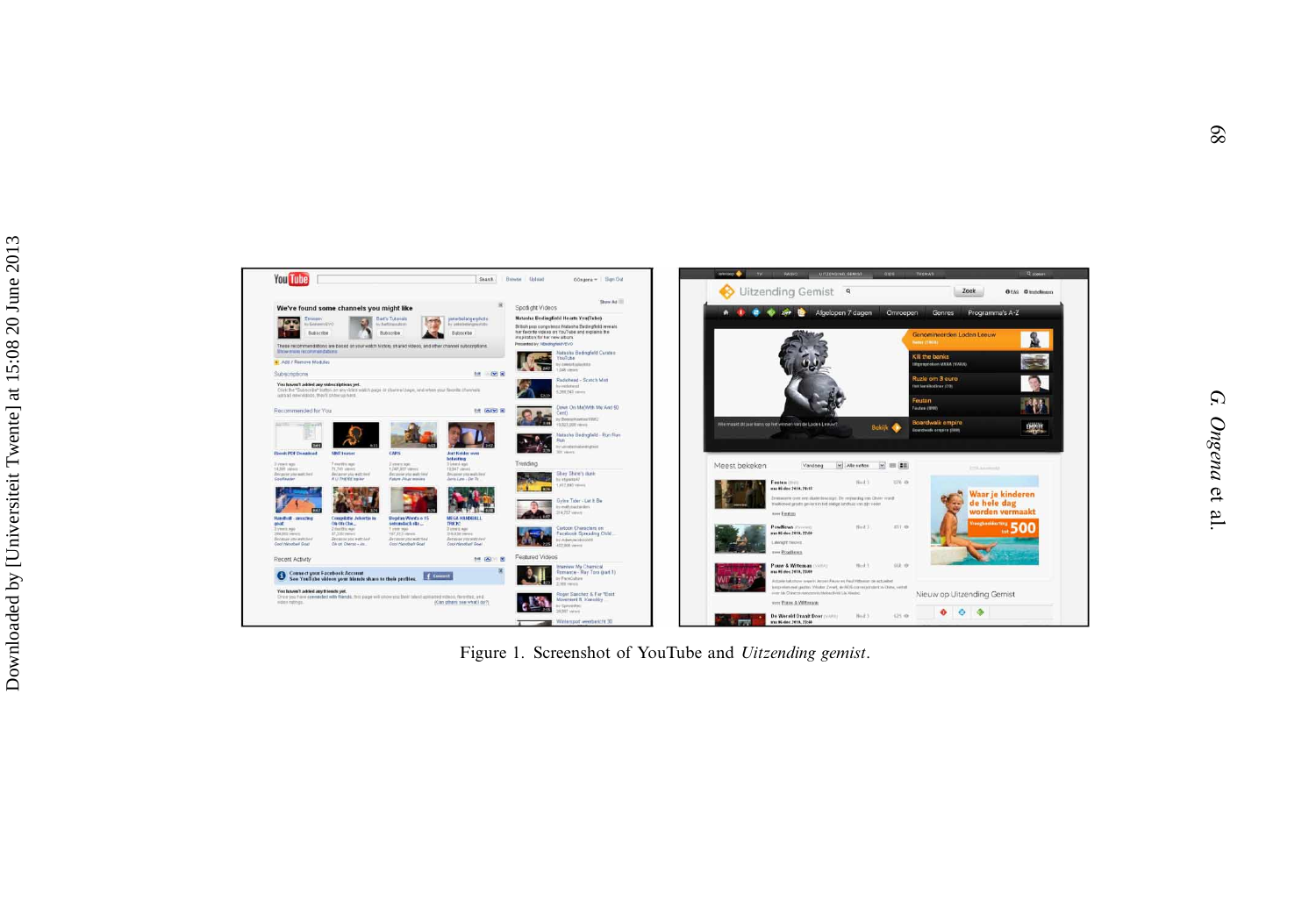(''to talk about it with friends, family, and colleagues'') and companionship (''because they are similar to things that happen in my life'' and ''to see if other people think as I think''). A 7-point scale was used, ranging from 1 (never) to 7 (always), for each statement.

To measure the innovation characteristics of the video services, the following measures were used. Relative advantage was measured by the question about whether respondents would miss something without the online video service. This factor is thus measured relative to the service's nonexistence because neither service has a predecessor. To measure compatibility, respondents were asked to assess a service for its fit within their lifestyles. Respondents were asked to rate the degree to which a video service was difficult to use or understand, thus indicating the video service complexity. The item "I see others regularly use it" measured the video service visibility. To measure reliability, respondents were asked whether the video service always worked. Download delay was measured by the item ''Loading of the videos is slow.'' The following statement measured the last factor, visual experience: "The image quality is sufficient." Similar to the motives, all items were measured on a seven-point scale, ranging from 'never' to 'always'. The factors are single-item variables.

#### 5. Results

#### 5.1. Motivations to use online video services

The first part of the research question asked about users' motives for using the two online video services. The underlying gratifications structure was examined through an explanatory factor analysis performed using SPSS 17.0 (SPSS Inc., Chicago, Illinois). A principal component analysis with varimax rotation was used to identify the underlying gratifications. Scales for each motivation were computed as the mean of a component's high-loading items. Factor loadings were used at 0.5 and above for each item (Hair *et al.* 2009). This analysis was performed for both services. However, the factor analysis did not aim to reveal latent Internet functions but to decrease the number of variables. The principal components analysis technique contained as much information as the initial variables (Park *et al.* 2002). The null hypothesis that the correlation matrix was an identity matrix was rejected using Bartlett's test for each factor analysis. The Kaiser-Meyer-Olkin (KMO) statistics presented sufficient values (all  $> 0.50$ ) and significant approximate Chisquares (all  $< 0.05$ ) (Hutcheson and Sofroniou 1999). The factor analyses of the motive statements yielded four interpretable factors: tension release needs, cognitive needs, personal integrative needs, and affective needs. The labels were adapted from the seminal work by Katz et al. (1973) on the U&G theory. Tables 1 and 2 show the factor analysis results.

The first factor, tension release needs, accounted for 23.5% of the variance after rotation for YouTube and 24.8% for Uitzending gemist. The tension release element was stipulated in prior research for the U&G of Internet usage. These needs are often described as passing time or escapism.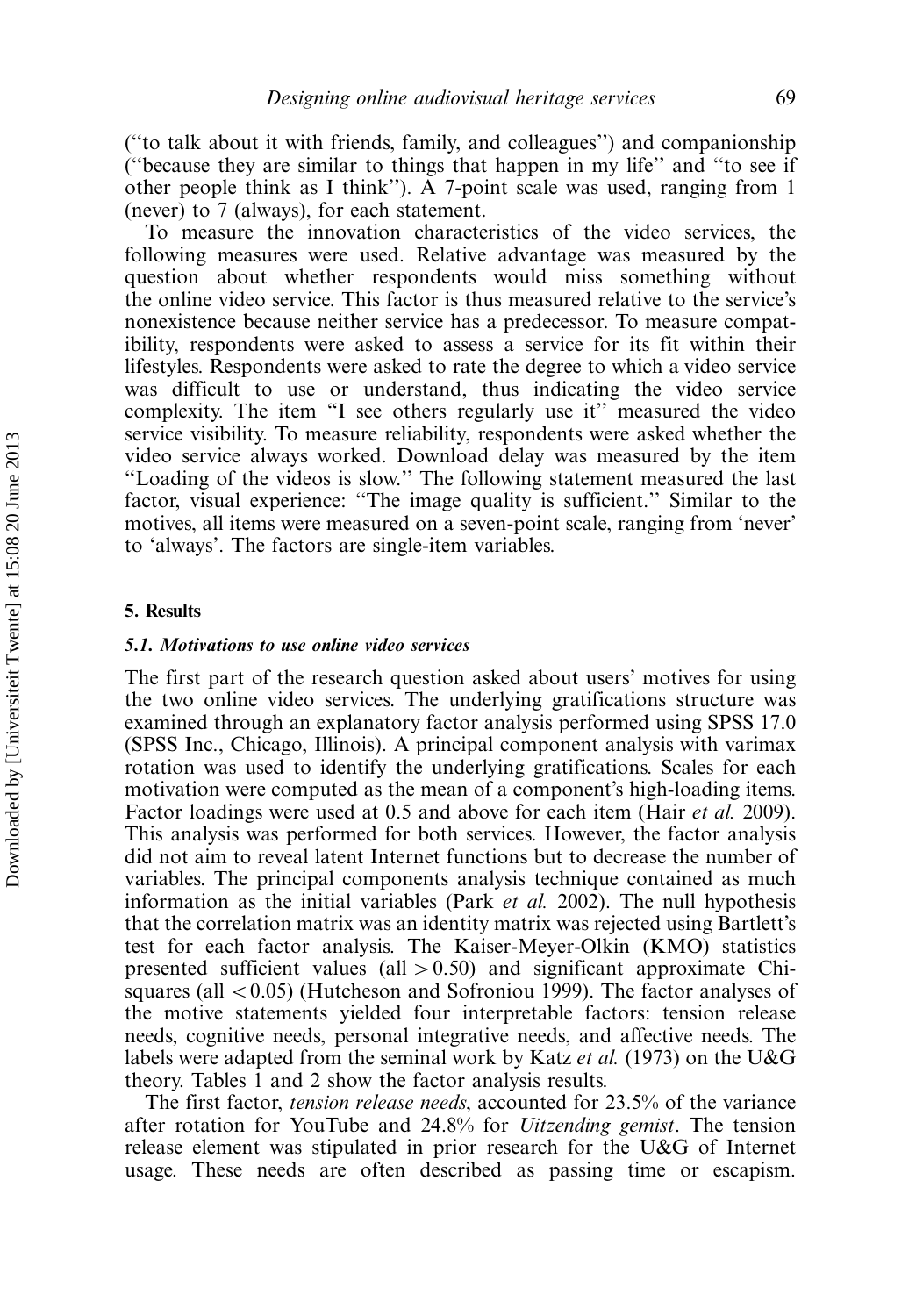| Variable                                                | Tension<br>release | Cognitive | Personal<br>integrative | Affective |
|---------------------------------------------------------|--------------------|-----------|-------------------------|-----------|
| To keep up on what's happening<br>in the world          |                    | 0.853     |                         |           |
| To keep myself informed of<br>recent events             |                    | 0.868     |                         |           |
| To gain general knowledge                               |                    | 0.774     |                         |           |
| Out of curiosity                                        |                    |           |                         | 0.830     |
| Just for fun                                            |                    |           |                         | 0.839     |
| To talk about it with friends,<br>family, or colleagues |                    |           | 0.744                   |           |
| Similar to things that happen<br>in my life             |                    |           | 0.774                   |           |
| To see if other people think as I think                 |                    |           | 0.771                   |           |
| To relax and de-stress                                  | 0.776              |           |                         |           |
| To escape from my everyday stress                       | 0.824              |           |                         |           |
| To take the opportunity to rest and<br>recharge         | 0.833              |           |                         |           |
| To kill time                                            | 0.630              |           |                         |           |
| Eigenvalues                                             | 6.118              | 1.563     | 1.100                   | 0.703     |
| Percentage of variance explained                        | 23.487             | 22.326    | 18.478                  | 14.793    |
| Cumulative percentage                                   | 23.487             | 45.814    | 64.292                  | 79.031    |

Table 1. Factor analysis for YouTube motives.

Note: Factor loadings below 0.50 are not shown.

| Variable                                                | Tension<br>release | Cognitive | Personal<br>integrative | Affective |
|---------------------------------------------------------|--------------------|-----------|-------------------------|-----------|
| To keep up on what's happening in the<br>world          |                    | 0.877     |                         |           |
| To keep myself informed of recent<br>events             |                    | 0.885     |                         |           |
| To gain general knowledge                               |                    | 0.815     |                         |           |
| Out of curiosity                                        |                    |           |                         | 0.768     |
| Just for fun                                            |                    |           |                         | 0.742     |
| To talk about it with friends, family, or<br>colleagues |                    |           | 0.701                   |           |
| Similar to things that happen in my life.               |                    |           | 0.836                   |           |
| To see if other people think as I think                 |                    |           | 0.849                   |           |
| To relax and de-stress                                  | 0.809              |           |                         |           |
| To escape from my everyday stress                       | 0.815              |           |                         |           |
| To take the opportunity to rest and<br>recharge         | 0.855              |           |                         |           |
| To kill time                                            | 0.632              |           |                         |           |
| Eigenvalues                                             | 6.606              | 1.540     | 0.932                   | 0.716     |
| Percentage of variance explained                        | 24.815             | 22.965    | 20.337                  | 13.501    |
| Cumulative percentage                                   | 24.815             | 47.779    | 68.116                  | 81.617    |

Table 2. Factor analysis for Uitzending gemist motives.

Note: Factor loadings below 0.50 are not shown.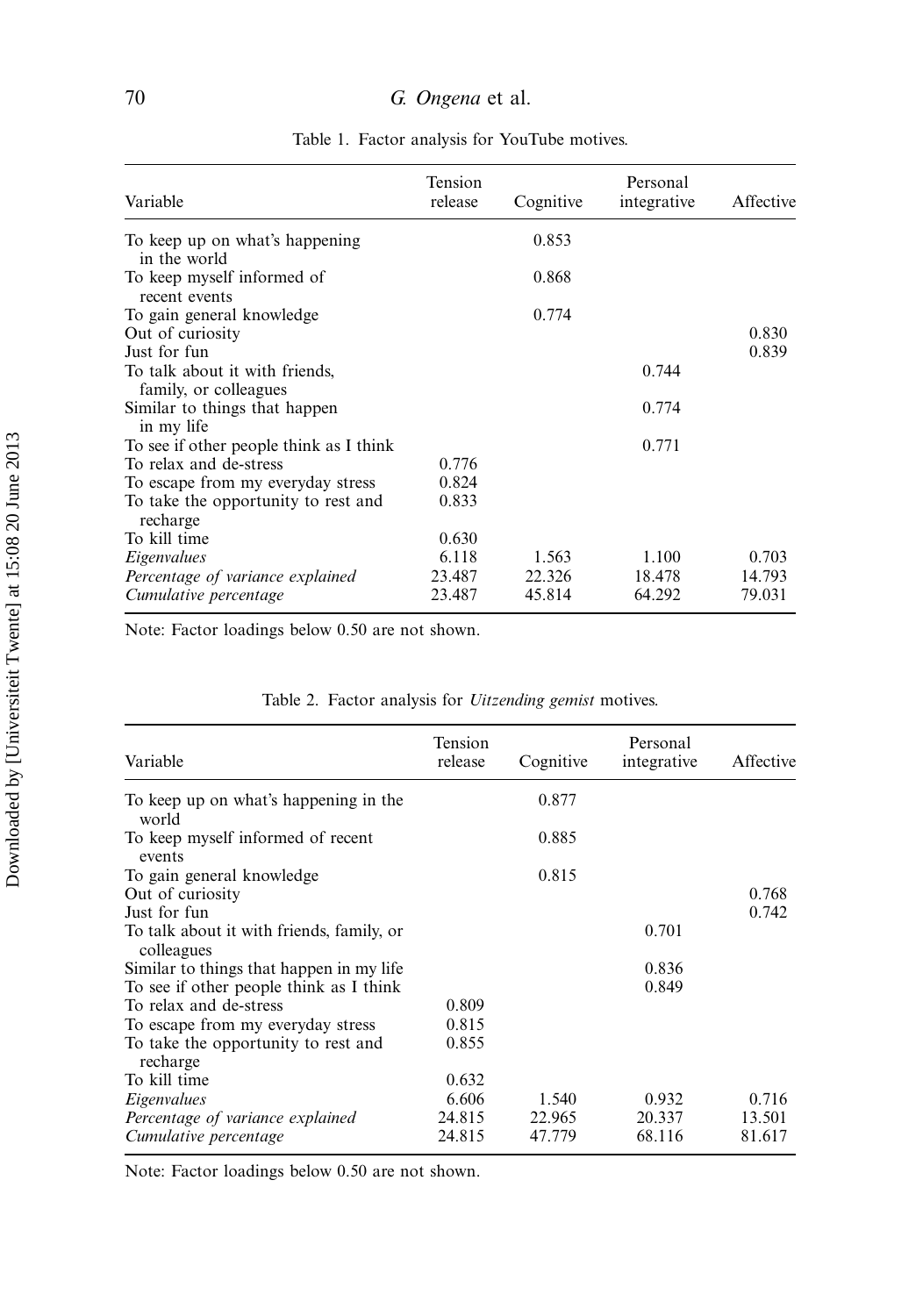It contained four items in our study derived from the a priori pastime and escape categories (Cronbach's  $\alpha = 0.86$ ), which are similar to Uitzending gemist (Cronbach's  $\alpha = 0.89$ ). Cognitive needs contained three items, all of which comprised a priori category. This finding held for YouTube (Cronbach's  $\alpha = 0.90$ ) and *Uitzending gemist* (Cronbach's  $\alpha = 0.92$ ). It explained 22.3% of the variance for YouTube and  $23.0\%$  for *Uitzending gemist*. These needs relate to the function of the Internet as an information source, which is often juxtaposed with the entertainment function of the Internet (Morris and Ogan 1996, Kraut et al. 1998). Personal integrative needs entailed three items, which accounted for 18.5% of the variance for YouTube and 20.3% for Uitzending gemist. The factor included elements related to self-identity, personal meaning, self-expression, and social expression for both YouTube (Cronbach's  $\alpha = 0.86$ ) and *Uitzending gemist* (Cronbach's  $\alpha = 0.89$ ). Affective needs contained one entertainment item (i.e. fun) and one item related to people's inquisitiveness (Cronbach's  $\alpha = 0.79$ ; 0.72). This factor was related to experiential qualities of emotions (i.e. fun) and covering these affective emotions in the entertainment experience. It explained 14.8% of the variance after rotation for YouTube and 13.5% for Uitzending gemist.

Affective needs for YouTube ( $M = 4.07$ , SD = 1.33) and *Uitzending gemist*  $(M = 3.24$  SD = 1.48) as well as cognitive needs  $(M = 3.29, SD = 1.51; M =$ 3.60,  $SD = 1.65$ ) had the highest mean scores. Both were salient factors, whereas the tension release need ( $M = 3.17$ , SD = 1.36; M = 2.86, SD = 1.36) and personal integrative needs ( $M = 2.95$ ,  $SD = 1.39$ ;  $M = 2.69$ ,  $SD = 1.40$ ) were less salient reasons for using either YouTube or *Uitzending gemist*. These users primarily sought a convenient vehicle for information and amusement. No significant differences between male and female respondents were found in these factors. A precondition for further analyses was a normal distribution of the sample data. A normal distribution of the sample data was indicated by skewness values. To comply with a normal distribution, these values must be between  $-1$  and  $+1$  (Hair *et al.* 2009). The distribution characteristics of the data reported adequate skewness values: the lowest was  $-0.37$ , and the highest was 0.50.

## 5.2. Motivations and use online video services

The respondents were moderate YouTube users. In the questionnaire, only 5.1% reported using YouTube "several times a day" ( $M = 3.33$ , SD = 1.77). Almost a quarter of the respondents used Uitzending gemist less than one time each month ( $M = 2.15$ ,  $SD = 1.29$ ). The data also showed that 42.9% never used *Uitzending gemist*. YouTube usage correlated significantly with Uitzending gemist usage ( $r = 0.30$ ,  $p < 0.05$ ).

Two ordinary least squares regression models were used to test the association between the motivation factors and innovation characteristics for using online video services (see Table 3). To check for multicollinearity, the variance inflation factors (VIF) were also calculated for each  $\beta$  term in the regression models. The VIF indicated the variance percentage in the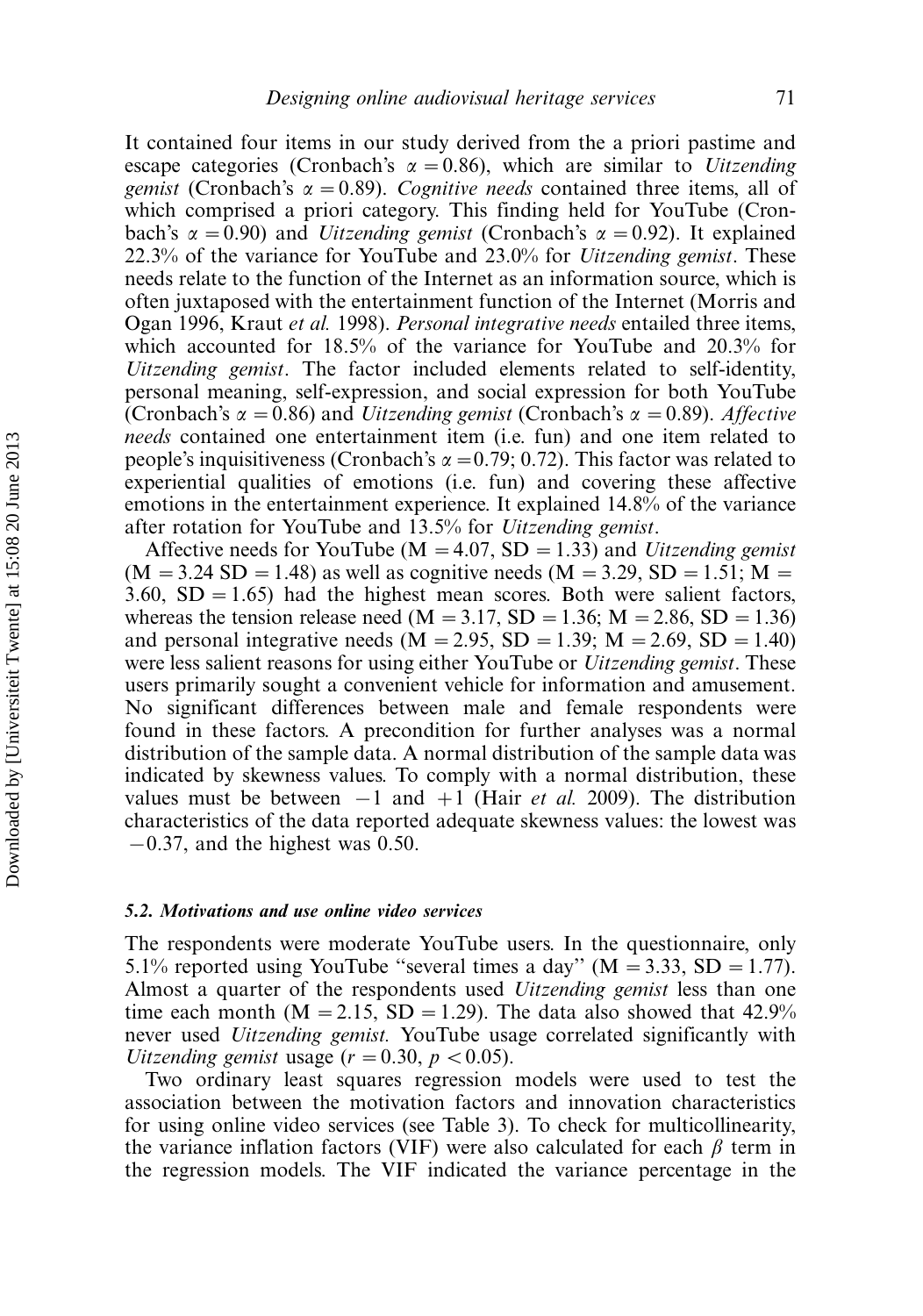|                           | YouTube    |            | Uitzending gemist |            |  |
|---------------------------|------------|------------|-------------------|------------|--|
| Variable                  | $\beta$    | $t$ -value | $\beta$           | $t$ -value |  |
| Tension release need      | 0.04       | 1.62       | $0.10**$<br>2.38  |            |  |
| Cognitive need            | $0.07**$   | 2.61       | $0.08*$           | 2.27       |  |
| Personal integrative need | $-0.04$    | $-1.25$    | $-0.05$           | $-1.32$    |  |
| Affective need            | $0.10**$   | 3.41       | $0.10**$          | 2.49       |  |
| Relative advantage        | $0.30***$  | 11.76      | $0.35***$         | 10.78      |  |
| Complexity                | $0.08**$   | 3.24       | 0.04              | 1.13       |  |
| Compatibility             | $0.17***$  | 5.69       | $0.12***$         | 3.24       |  |
| Visibility                | 0.00       | 0.17       | $-0.04$           | $-0.31$    |  |
| Trialability              | 0.01       | 0.27       | 0.04              | 1.09       |  |
| Reliability               | 0.04       | 1.48       | 0.02              | 0.57       |  |
| Download delay            | $-0.05*$   | $-2.59$    | $-0.04$           | $-1.43$    |  |
| Visual experience         | $-0.06**$  | $-2.89$    | $-0.07**$         | $-2.62$    |  |
| Gender                    | 0.18       | 9.22       | 0.01              | 0.52       |  |
| Age                       | $-0.24***$ | $-11.29$   | 0.03              | 0.89       |  |
| $R^2(\%)$                 | 48.1       |            | 30.7              |            |  |
| Adjusted $R^2$ (%)        | 47.6       |            | 29.8              |            |  |
| $\boldsymbol{F}$          | 97.184***  |            | 33.229***         |            |  |
| Df                        | 14, 1468   |            | 14, 1051          |            |  |

Table 3. Ordinary least squares (OLS) regression predicting frequency of use.

 $*_{p}$  < 0.05;  $*_{p}$  < 0.01;  $*_{p}$  < 0.001.

predictor that other predictors cannot consider. The results showed that all VIFs are under 10; the largest was 2.420, indicating that the regressions avoided the multicollinearity problem (Neter et al. 1985). A regression analysis was thus appropriate. A residual analysis was performed to determine whether the assumptions underlying regression analysis (e.g., independence, homoscedasticity, and normal error term distribution) were not violated. All assumptions were confirmed.

Online video can be considered a novel technology, as YouTube started in 2005. In the early stages of using a new technology, younger men tend to exhibit a greater tendency to seek novelty and innovativeness (Chau and Hui 1998). Age and gender are associated with consumer technology innovativeness (Lee et al. 2010). Additional control variables, e.g. gender and age, which may also affect users' online behavior or intention to use (Venkatesh and Morris 2000), were controlled in the current study.

The results for current usage indicate that, for this sample, the innovation characteristics of relative advantage ( $\beta = 0.23$ ,  $p < 0.001$ ) and compatibility  $(\beta = 0.17, p < 0.001)$ , complexity  $(\beta = 0.08, p < 0.01)$ , download delay  $(\beta = -0.05, p < 0.05)$ , and visual experience  $(\beta = -0.06, p < 0.01)$  are relevant in explaining YouTube acceptance. The latter, however, shows evidence of a strong suppression (Conger 1974) effect, as this variable has a positive correlation with YouTube use  $(r = 0.31, p < 0.001)$ . Despite this positive correlation, the variable presents a negative value in the regression model, which indicates that low image quality has a negative influence on YouTube use. The results also indicate that, among the motivations, cognitive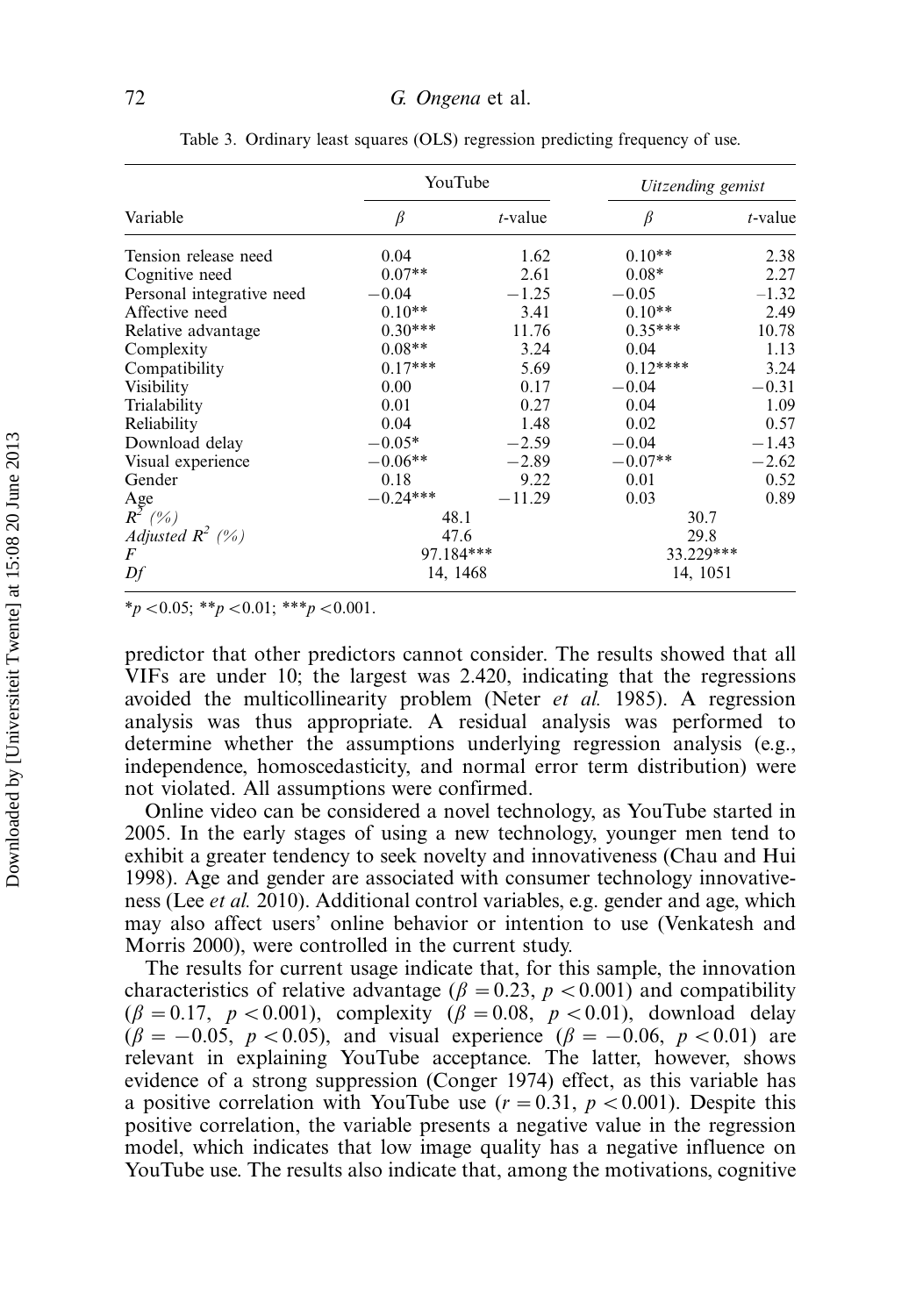needs ( $\beta = 0.07$ ,  $p < 0.01$ ) and affective needs ( $\beta = 0.10$ ,  $p < 0.01$ ) are obtained using YouTube. Gender ( $\beta = 0.18$ ,  $p < 0.001$ ) and age ( $\beta = -0.24$ ,  $p < 0.001$ ) also significantly affect YouTube use. Overall, these nine variables account for 47.6% of the variance in current usage.

Results for the likelihood of Uitzending gemist usage suggest that the only relevant innovation characteristics are relative advantage ( $\beta = 0.35$ ,  $p < 0.001$ ), compatibility ( $\beta = 0.12$ ,  $p < 0.01$ ), and visual experience ( $\beta = -$ 0.07,  $p < 0.01$ ). Similar to YouTube, visual experience shows evidence of a suppression effect, as this variable has a positive correlation with *Uitzending gemist* use  $(r = 0.18, p < 0.001)$ . Despite this positive correlation, the variable presents a negative value in the regression model, which indicates that low image quality has a negative influence on *Uitzending gemist* use. In contrast to the prediction of YouTube use, the need to release tension significantly affects Uitzending gemist use ( $\beta = 0.10$ ,  $p < 0.05$ ). The need to have pleasure and fun is also indicated as factor for using *Uitzending gemist* ( $\beta = 0.10$ ,  $p < 0.05$ ). The six variables explain 29.8% of the variance in Uitzending gemist usage.

#### 5.3. Comparing the two online video services

One-tailed paired t-tests and paired correlations were administered to compare the motives to use YouTube or Uitzending gemist, examining which need is related to using which video service. To investigate this question, the items per factor, as determined and described above, were averaged. Table 4 presents the means, standard deviations, and results of the paired mean differences tests and their correlations. All tests revealed significant results concerning mean differences. For tension release needs, personal integrative needs, and affective needs differed between YouTube and Uitzending gemist in favor of YouTube. The cognitive needs factor also differed, but in favor of Uitzending gemist. YouTube thus tends to satisfy the need to escape and be entertained, and *Uitzending gemist* tends to satisfy the urge for information and news. As Table 4 describes, all correlation coefficients were statistically significant at the 0.001 level. These findings then suggest when individuals are more likely to use YouTube, which is motivated by one type of need, and they are also more likely to use Uitzending gemist, motivated by the same need.

| Table 4. Mean differences and correlation analysis motives. |  |
|-------------------------------------------------------------|--|
|-------------------------------------------------------------|--|

|                            | YouTube |      | <i>Uitzending</i><br>gemist |      |            |                                                      |
|----------------------------|---------|------|-----------------------------|------|------------|------------------------------------------------------|
| Variable                   |         |      |                             |      |            | Mean SD Mean SD Mean difference Correlation analysis |
| Tension release needs      | 3.17    |      | 1.36 2.86                   | 1.36 | $9.06***$  | $0.70***$                                            |
| Cognitive needs            | 3.29    | 1.51 | 3.60                        | 1.65 | $-5.90***$ | $0.48***$                                            |
| Personal integrative needs | 2.95    | 1.39 | 2.69                        | 1.40 | $7.26***$  | $0.68***$                                            |
| Affective needs            | 4.07    | 1.33 | 3.24                        | 1.48 | $18.43***$ | $0.52***$                                            |

\*\*\* $p < 0.001$ .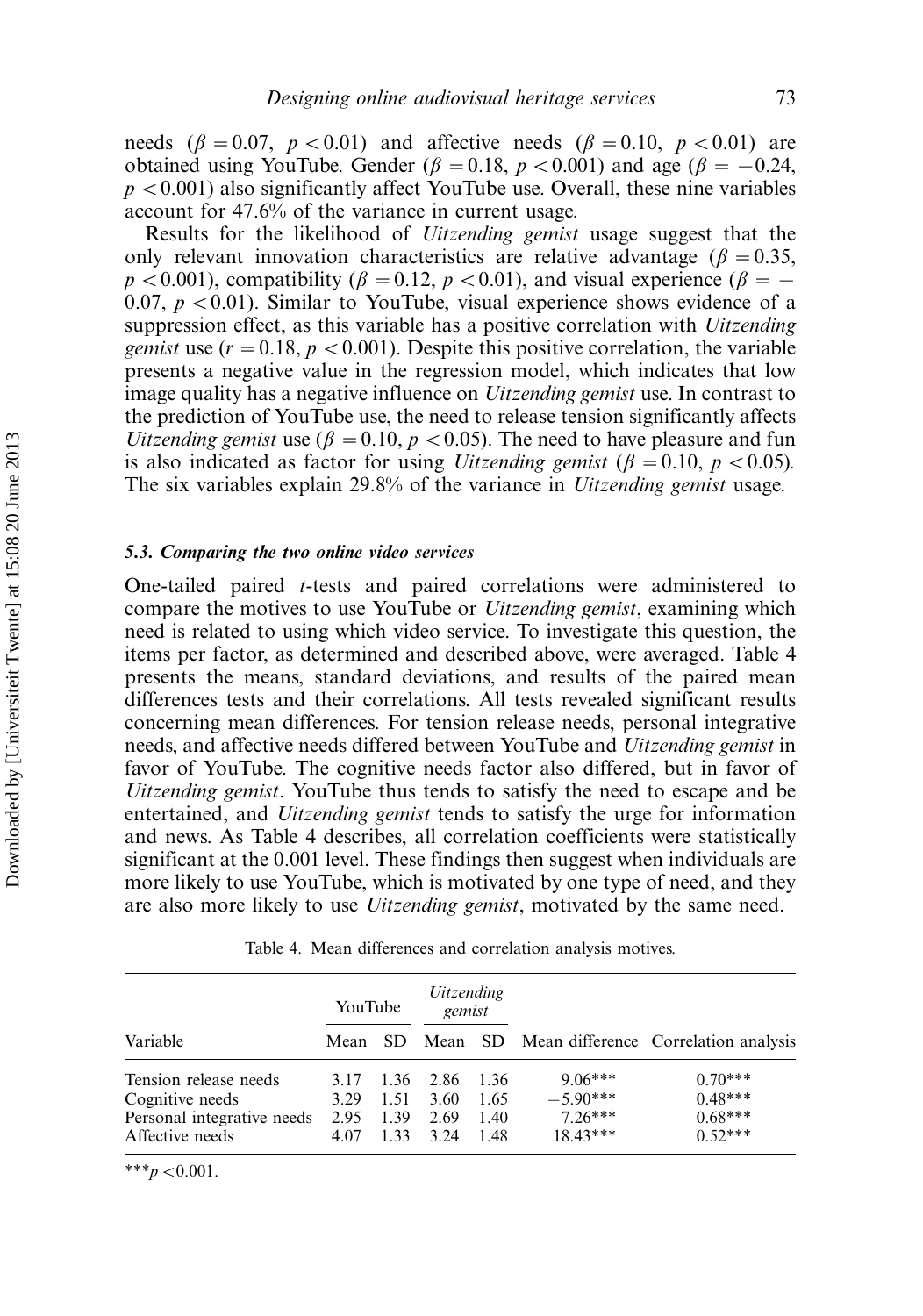|                    | YouTube |           | <i>Uitzending</i><br>gemist |           |                 |                      |
|--------------------|---------|-----------|-----------------------------|-----------|-----------------|----------------------|
| Variable           | Mean    | <b>SD</b> | Mean                        | <b>SD</b> | Mean difference | Correlation analysis |
| Relative advantage | 3.37    | 1.87      | 3.92                        | 1.88      | $-5.36**$       | $0.34***$            |
| Compatibility      | 4.06    | 1.66      | 4.40                        | 1.61      | $-4.10**$       | $0.45***$            |
| Trialability       | 4.74    | 1.55      | 4.85                        | 1.44      | $-2.16*$        | $0.49***$            |
| Complexity         | 5.54    | 1.29      | 5.42                        | 1.29      | $4.23**$        | $0.42***$            |
| Visibility         | 4.80    | 1.56      | 3.61                        | 1.62      | 22.39**         | $0.39***$            |
| Reliability        | 4.65    | 1.38      | 4.33                        | 1.45      | $7.27**$        | $0.36***$            |
| Download delay     | 3.74    | 1.43      | 4.05                        | 1.50      | $-5.63***$      | $0.34***$            |
| Visual experience  | 3.72    | 1.53      | 4.14                        | 1.52      | $-7.59**$       | $0.23***$            |

Table 5. Mean differences and correlation analysis innovation characteristics.

 $*_{p}$  < 0.05; \*\*p < 0.01; \*\*\*p < 0.001.

Similar to the motive comparison, the innovation characteristics were compared. Table 5 presents the results of the paired t-test comparisons and correlation analysis for the service characteristics of the two online video services. After comparing the mean scores for the innovation characteristics across the online services, all characteristics showed significance at a 0.001 level. Users of both video services attributed more relative advantage to Uitzending gemist than to YouTube ( $t = -5.36$ ,  $p < 0.001$ ). Respondents found YouTube more dispensable in their lives than *Uitzending gemist*, indicating that the latter was perceived as an essential part of their daily life. Uitzending gemist also fit their lifestyle better than YouTube, as the results showed a significant difference in compatibility ( $t = -4.10, p < 0.001$ ). The ability to freely experiment with the video service differed moderately between *Uitzending gemist* and YouTube ( $t = -2.16$ ,  $p < 0.05$ ). Although the proposed factor trialability did not affect service use, respondents significantly rated this item differently for *Uitzending gemist* and YouTube. Trialability connotes a risk-free exploration of the technology prior to committing to continued use; as more adopters feel they can experiment with a new technology and explore its ramifications for themselves personally, they are more likely to be motivated to use it during early adoption stages. Complexity encapsulates the degree to which a potential adopter views using the target system to be relatively free of effort. The results showed that the respondents considered YouTube easier to use than Uitzending gemist  $(t = -4.23, p < 0.01)$ . YouTube thus required less effort in its utilization by individuals. The last innovation characteristic based on Rogers' work, visibility, reported a significantly higher mean  $(t = 22.39, p < 0.001)$ . Respondents thus favored YouTube for its ability to be viewed with other users. Individuals indicated that they had regularly observed others use YouTube.

The three proposed additional variables also displayed significant results. Respondents found YouTube significantly more reliable than Uitzending *gemist* ( $t = 7.27$ ,  $p < 0.01$ ). YouTube also favored the negatively posited question about the download delay in both services. The perception of the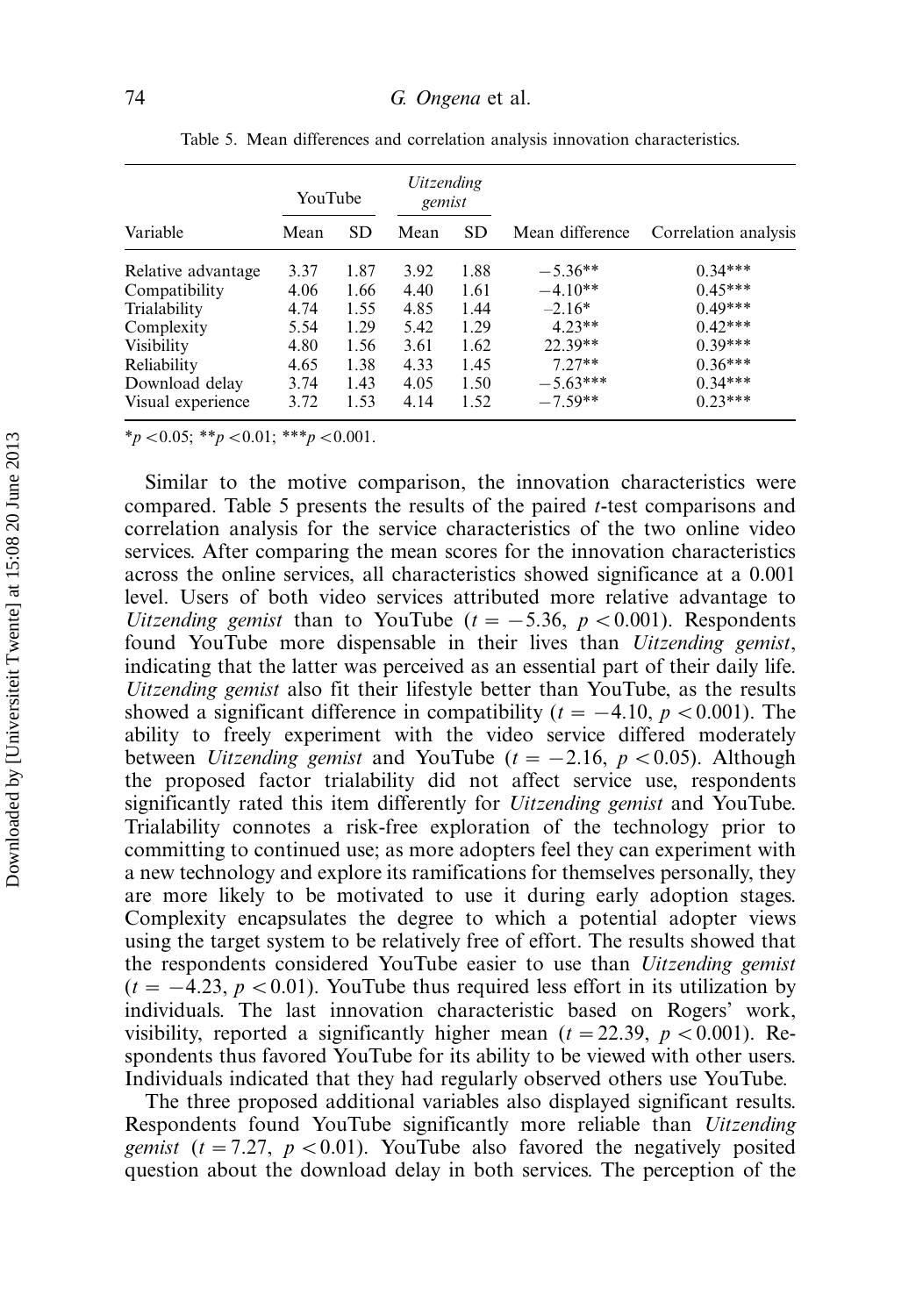download speed of streaming videos is significantly lower with Uitzending *gemist* than with YouTube ( $t = -5.63$ ,  $p < 0.001$ ). The visual image quality was, however, better with *Uitzending gemist* than with YouTube ( $t = -7.59$ ,  $p < 0.001$ ). *Uitzending gemist* thus delivered a better and sharper picture. All correlation coefficients were statistically significant at the 0.001 level. These findings suggested that respondents who attributed a high perceptual agreement on a particular innovation characteristic to YouTube also presented a high agreement for the same variable with Uitzending gemist.

### 6. Discussion

The particular group of respondents used online video services for information (cognitive need) and entertainment (affective need) purposes. These findings are consistent with prior research on YouTube use (Hanson and Haridakis 2008, Haridakis and Hanson 2009). This dichotomy is often attributed to online media as its two main functions (Kraut et al. 1998). Furthermore, this is similar to prior studies about watching television (Rubin 1981, Rubin 1983). This finding is to be expected, as much of the content (or all content, for Uitzending gemist) on the online video services includes televised material. This is especially true for the relation between tension release motives and watching videos on *Uitzending gemist*. Where YouTube is not used to release everyday stress, *Uitzending gemist* is. Because tension release is particularly found in television studies, it is not surprising that this factor significantly affects *Uitzending gemist* use.

The distinctly social aspect to YouTube, as found by Haridakis and Hanson (2009) was not found in this study. Our results show that neither YouTube nor *Uitzending gemist* are used to satisfy personal integrative needs. A possible explanation for this result lies in the item construction of this social component. Social interaction and coviewing, as identified by Haridakis and Hanson (2009), were not found as distinctive factors. This could be attributed to the number of items used in the survey. Future studies should include more items to provide a valid and reliable number of components.

To the best of our knowledge, this study is the first to examine perceptual innovation characteristics in relation to online videos. Our findings display different predictors for YouTube and Uitzending gemist about their innovation characteristics. Compatibility and visual experience significantly affect Uitzending gemist use. Similarly, these two factors influence YouTube use. This confirms the prior findings by Chen et al. (2002), who found that compatibility is an imperative factor in e-commerce. However, the download delay and complexity of YouTube also affect its usage. The significant influence of complexity on YouTube use is not surprising, as the effect of ease of use is found in previous YouTube research and included in the technology acceptance model (Yang et al. 2010).

The comparison analysis between the two services revealed significant differences. Affective (entertainment), personal integrative, and tension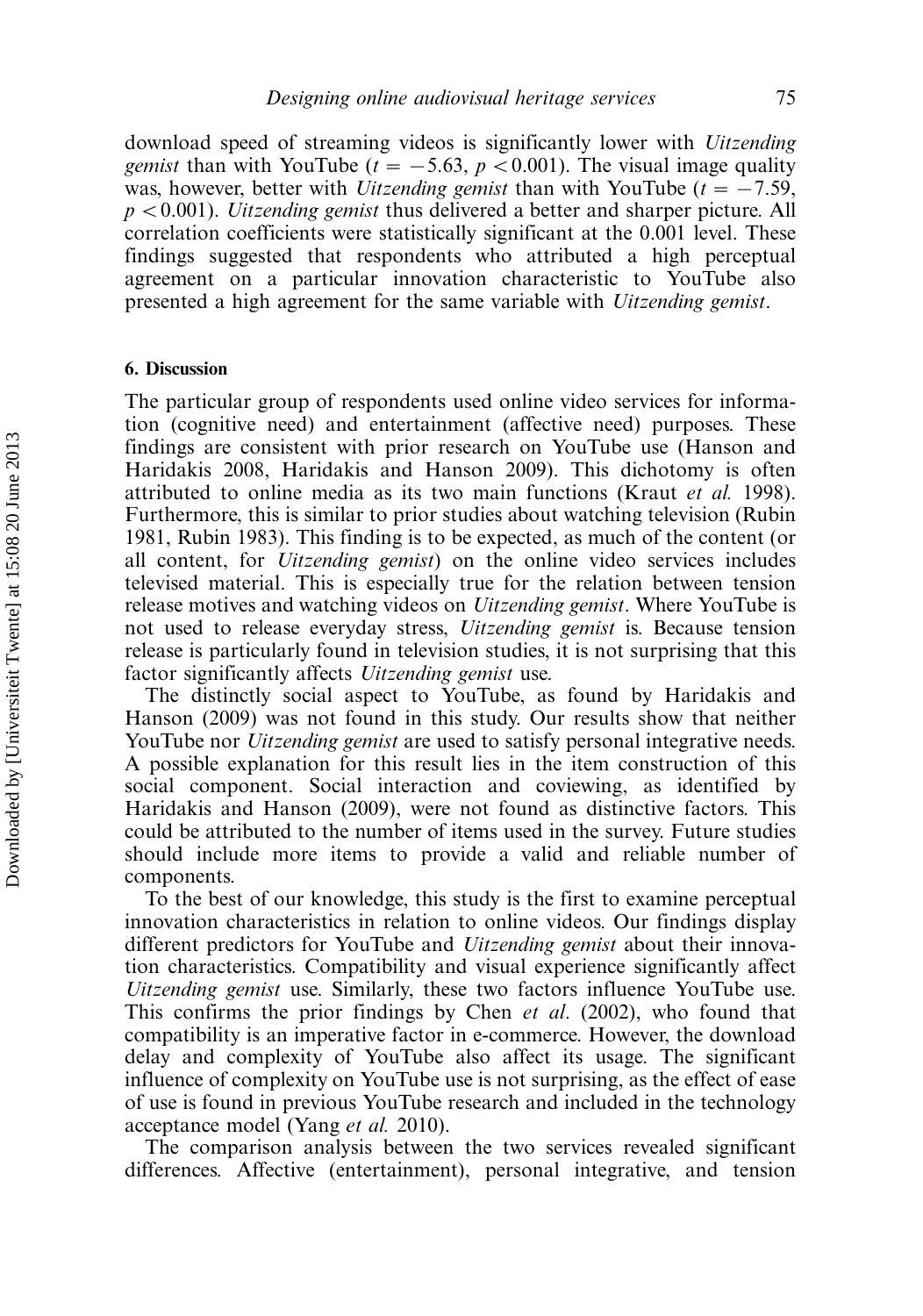release motives are favored for YouTube, whereas cognitive motives (information seeking) present higher values for Uitzending gemist. Relative advantage, compatibility, and visual experience are attributed to Uitzending gemist, whereas YouTube is considered reliable, easy to use, visible, and has little download delay. These findings indicate that the Internet has diverse functions and different sites on the web are used for different purposes. Further research should not only focus on YouTube, but it should also include other web sites to provide reliable recommendations.

The findings of this study should be interpreted in light of their empirical limitations. First, it should be noted that the innovation characteristics in this study are measured by single-item factors. This reduces the reliability and validity of these factors. The measures used were part of a larger survey. The use of multi-item factors would therefore become impracticable for respondents, as it would heavily affect the length of the survey. Second, the labels given to the motivations were based on prior studies in the context of television use. Although similar gratifications were found in relation to the Internet, it is possible that future studies find different motivations for the use of online video services. Further research is needed to determine the gratifications that are related to online video services. Third and final, generalizations must be made with caution. The total set of respondents is not fully representative of the Dutch population, as older adults are to some extent overrepresented. The data were collected via self-selection. Hence, the people in the dataset have an intrinsic motivation to complete the online survey. Despite these methodological concerns, we believe that our findings provide significant information for academics and practitioners.

## 7. Implications and conclusion

This study set out to explore comparable services to audiovisual heritage services and how we can benefit from these services in terms of usage motivations and perceived innovation characteristics. Our study generated several insights into online video site usage. In general, relative advantage and compatibility are important factors when developing online video services. Service needs have instrumental value to the user, which seems evident, but it is often lacking in practice. In the Netherlands, audiovisual heritage services often are initiated from a technology perspective and are pushed rather than pulled (Ongena et al. 2012). Audiovisual archives should, therefore, include prospective users in their development to increase the eventual usefulness of the service, as already recognized in human-computer interaction (Van Schaik 1999). Furthermore, audiovisual heritage should be compatible with users' lifestyles. This characteristic can be achieved by trying to understand the systems' users. Traditionally, archive users are more likely to be well educated with higher household incomes (Conway 1986). They include most early adopters of archives. For audiovisual archives to reach their desired popularity levels, audiovisual archives must strive to attract those late adopters and laggards.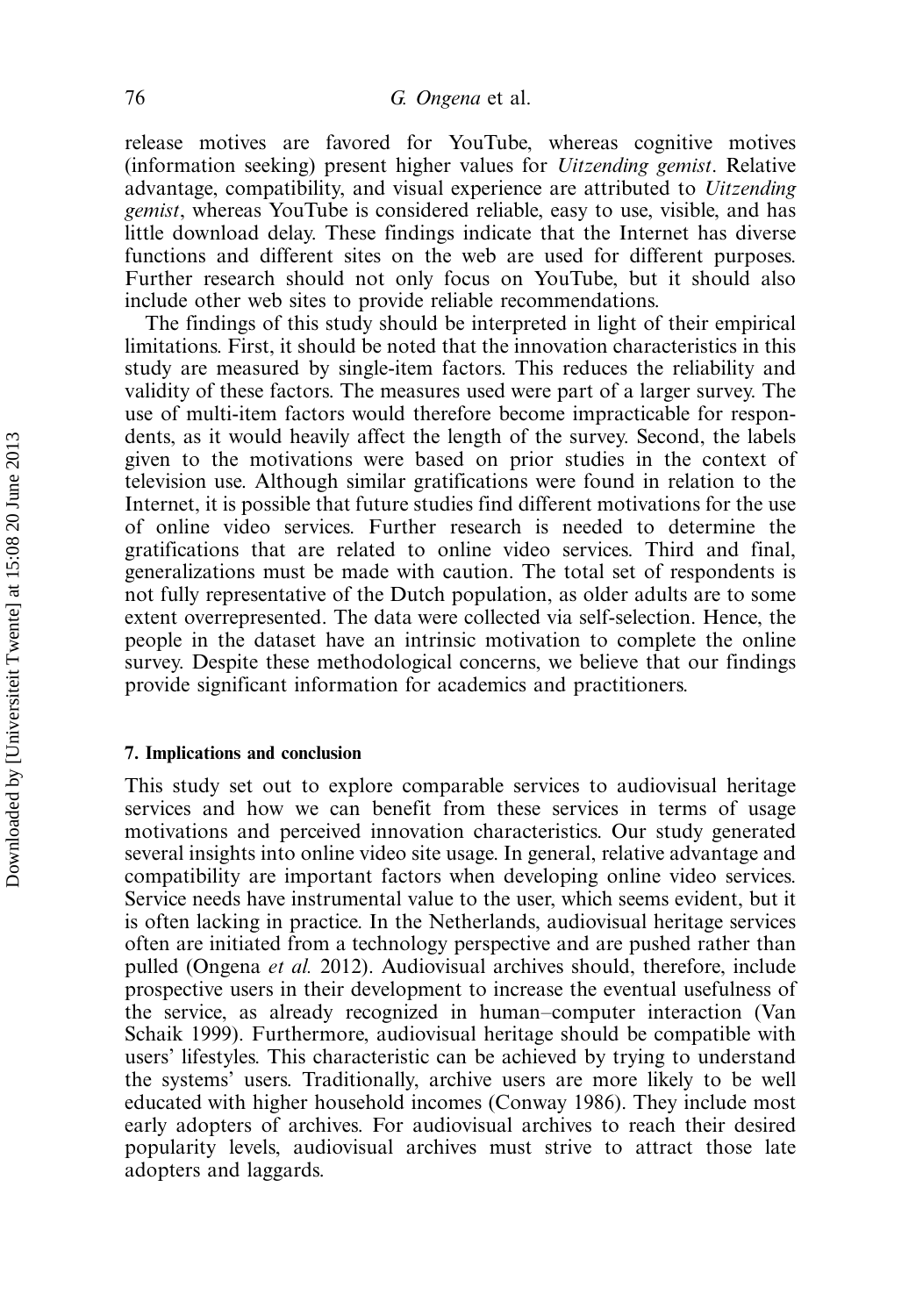YouTube appeals to the respondents' entertainment needs, and its features reflect a reliable, effortless, and straightforward online service. To a great extent, the same applies for the need to release tension. Escaping daily stress and relaxing goes hand-in-hand with an uncomplicated and easy-to-use video service. When implementing an audiovisual service for entertainment purposes, developers should thus consider reliability, download speed, and the ease of use. The last can be achieved by usability evaluations. Because such evaluations are essential for determining whether a site successfully meets its users' needs (Cunliffe *et al.* 2001), it is imperative to execute these usability assessments. Usability evaluations should be a pivotal point in developing audiovisual heritage services.

Compared to YouTube, Uitzending gemist satisfies the need for information and knowledge. Considering the features favored for this online service, it is important to consider the importance of video quality and searchability in this service. To keep up with recent events or increase one's general knowledge, video quality is a vital factor. A technology similar to HDTV is thus a valuable asset when developing an online video service to appeal to users' information needs, as is the complexity variable about search result quality. *Uitzending gemist* users indicated that they found what they were seeking. The search engine is thus important when developing a service that appeals to a user's information need.

Based on U&G and IDT, this study examined factors that affect use of online video sites and investigated potential differences among these factors. By surveying 1,939 Dutch citizens, we investigated similar services to provide suggestions for the service to be developed. This study provided practical implications for audiovisual heritage archives.

#### **References**

R. Agarwal and J. Prasad, ''The role of innovation characteristics and perceived voluntariness in the acceptance of information technologies", Decision Sciences, 28(3), pp. 557-582, 1997.

G. Auffret and B. Bachimont, ''Audiovisual cultural heritage: From TV and radio archiving to hypermedia publishing'', in Proceedings of the Third European Conference and Research and Advanced Technology for Digital Libraries, S. Abiteboul and A. Vercoustre (Eds), London, UK: Springer-Verlag, pp. 58-75, 1999. E. Baaren, L.A.L. Van de Wijngaert and E. Huizer, ''Understanding technology adoption through individual and context characteristics: The case of HDTV", Journal of Broadcasting & Electronic Media, 55(1), pp. 72-89, 2011.

D. Barney, "e-Comm intelligence report", Network World, 17(9), pp. 56-57, 2000.

J. Berry, ''The world according to e-Biz metrics'', Internet week, pp. 38, 1999.

H. Bouwman, B. Van Den Hooff, L.A.L. Van de Wijngaert and J.A.G.M. Van Dijk, Information and Communication Technology in Organizations: Adoption, Implementation, Use and Effects, London, UK: Sage, 2005.

CBS., 2012. Bevolking; kerncijfers. The Hague, The Netherlands. Retrieved from: [http://statline.cbs.nl/](http://statline.cbs.nl/StatWeb/publication/?VW=T&DM=SLNL&PA=37296ned&D1=a&D2=0,10,20,30,40,50,(l-1)-l&HD=121211-1500&HDR=G1&STB=T)  $StatWeb/publication$ ?VW=[T&DM](http://statline.cbs.nl/StatWeb/publication/?VW=T&DM=SLNL&PA=37296ned&D1=a&D2=0,10,20,30,40,50,(l-1)-l&HD=121211-1500&HDR=G1&STB=T)=[SLNL&PA](http://statline.cbs.nl/StatWeb/publication/?VW=T&DM=SLNL&PA=37296ned&D1=a&D2=0,10,20,30,40,50,(l-1)-l&HD=121211-1500&HDR=G1&STB=T)=[37296ned&D1](http://statline.cbs.nl/StatWeb/publication/?VW=T&DM=SLNL&PA=37296ned&D1=a&D2=0,10,20,30,40,50,(l-1)-l&HD=121211-1500&HDR=G1&STB=T)=[a&D2](http://statline.cbs.nl/StatWeb/publication/?VW=T&DM=SLNL&PA=37296ned&D1=a&D2=0,10,20,30,40,50,(l-1)-l&HD=121211-1500&HDR=G1&STB=T)=[0,10,20,30,40,50,\(l-1\)-l&HD](http://statline.cbs.nl/StatWeb/publication/?VW=T&DM=SLNL&PA=37296ned&D1=a&D2=0,10,20,30,40,50,(l-1)-l&HD=121211-1500&HDR=G1&STB=T)= [121211-1500&HDR](http://statline.cbs.nl/StatWeb/publication/?VW=T&DM=SLNL&PA=37296ned&D1=a&D2=0,10,20,30,40,50,(l-1)-l&HD=121211-1500&HDR=G1&STB=T)=[G1&STB](http://statline.cbs.nl/StatWeb/publication/?VW=T&DM=SLNL&PA=37296ned&D1=a&D2=0,10,20,30,40,50,(l-1)-l&HD=121211-1500&HDR=G1&STB=T)=[T.](http://statline.cbs.nl/StatWeb/publication/?VW=T&DM=SLNL&PA=37296ned&D1=a&D2=0,10,20,30,40,50,(l-1)-l&HD=121211-1500&HDR=G1&STB=T)

A.Y.K. Chau, D.H.-L. Goh and C.S. Lee, ''Mobile content contribution and retrieval: An exploratory study using the uses and gratifications paradigm'', Information Processing & Management, 48(1), pp. 13– 22, 2012.

P.Y.K. Chau and K.L. Hui, ''Identifying early adopters of new IT products: A case of Windows 95'', Information & Management, 33(5), pp. 225-230, 1998.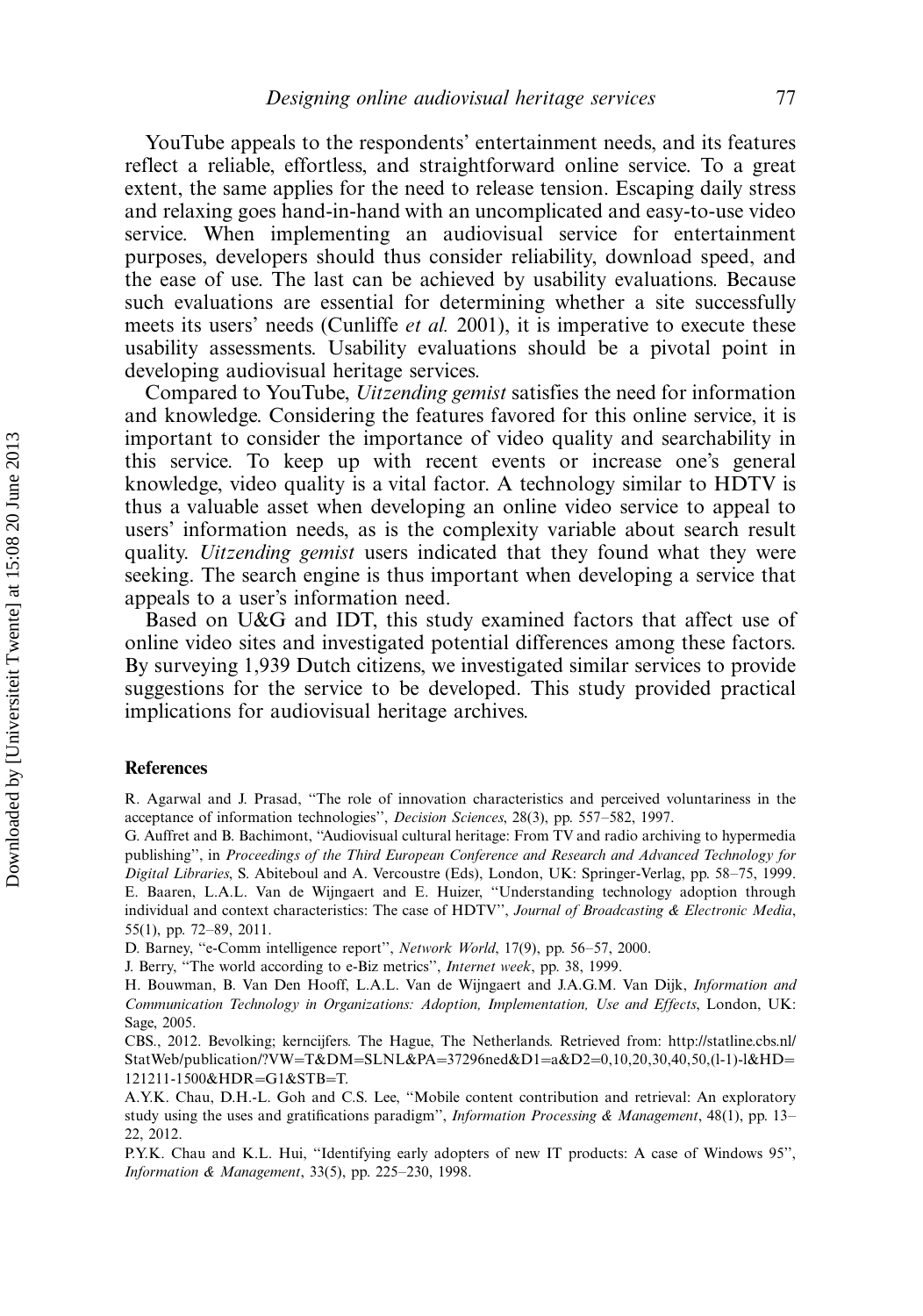G.M. Chen, ''Tweet this: A uses and gratifications perspective on how active Twitter use gratifies a need to connect with others", Computers in Human Behavior, 27(2), pp. 755-762, 2011.

L. Chen, M.L. Gillenson and D.L. Sherrell, ''Enticing online consumers: An extended technology acceptance perspective", Information & Management, 39(8), pp. 705-719, 2002.

A.A. Cohen, M.R. Levy and K. Golden, ''Children's uses and gratifications of home VCRs'', Communication Research,  $15(6)$ , pp.  $772-780$ , 1988.

A.J. Conger, ''A revised definition for suppressor variables: A guide to their identification and interpretation", Educational and Psychological Measurement, 34(1), pp. 35-46, 1974.

P. Conway, "Facts and frameworks: An approach to studying the users of archives", The American Archivist, 49(4), pp. 393-407, 1986.

D. Cunliffe, E. Kritou and D. Tudhope, "Usability evaluation for museum web sites", Museum Management and Curatorship, 19(3), pp. 229-252, 2001.

F.D. Davis, ''Perceived usefulness, perceived ease of use, and user acceptance of information technology'', MIS Quarterly, 13(3), pp. 319-340, 1989.

A.-M. Elliott, 2011. 10 Fascinating YouTube Facts That May Surprise You. Available online at: [http://](http://mashable.com/2011/02/19/youtube-facts/) [mashable.com/2011/02/19/youtube-facts/](http://mashable.com/2011/02/19/youtube-facts/) (accessed 5 December 2011).

P. Evans and T. Wurster, Blown to bits, Boston, MA: Harvard Business School Press, 2000.

R. Gehl, "YouTube as archive who will curate this digital Wunderkammer?", International Journal of Cultural Studies, 12(1), pp. 43-60, 2009.

D.L. Goodhue and R.L. Thompson, "Task-technology fit and individual performance", MIS Quarterly, 19(2), pp. 213-236, 1995.

J.F. Hair, C.W. Black, J.B. Babin, R.E. Anderson and L.R. Tatham, *Multivariate data analysis* (7th ed), Englewood Cliffs, NJ: Prentice Hall, 2009.

G. Hanson and P. Haridakis, ''YouTube users watching and sharing the news: A uses and gratifications approach'', Journal of Electronic Publishing, 11(3), 2008. Available online at: [http://quod.lib.umich.edu/j/](http://quod.lib.umich.edu/j/jep/3336451.0011.305?rgn=main;view=fulltext) [jep/3336451.0011.305?rgn=main;view=fulltext](http://quod.lib.umich.edu/j/jep/3336451.0011.305?rgn=main;view=fulltext)

P. Haridakis and G. Hanson, ''Social interaction and co-viewing with YouTube: blending mass communication reception and social connection", Journal of Broadcasting & Electronic Media, 53(2), pp. 317-335, 2009.

W. Hong, J.Y.L. Thong, W. Wong and K. Tam, ''Determinants of user acceptance of digital libraries: An empirical examination of individual differences and system characteristics", Journal of Management *Information Systems*,  $18(3)$ , pp. 97-124, 2002.

C.-L. Hsu, H.-P. Lu and H.-H. Hsi, ''Adoption of the mobile Internet: An empirical study of multimedia message service (MMS)", *Omega*, 35(6), pp. 715–726, 2007.

G. Hutcheson and N. Sofroniou, The multivariate social scientist, London: Sage, 1999.

D.A. Infante, A.S. Rancer and D.F. Womack, Building communication theory (3rd ed), Prospect Heights, IL: Waveland Press, 1997.

E. Karahanna, D.W. Straub and N.L. Chervany, ''Information technology adoption across time: A crosssectional comparison of pre-adoption and post-adoption beliefs'', MIS Quarterly,  $23(2)$ , pp. 183-213, 1999.

E. Katz, J.G. Blumler and M. Gurevitch, "Utilization of mass communication by the individual", in The Uses of Mass Communication, J. Blumler and E. Katz (Eds), Beverly Hills, CA: Sage, pp. 19-34, 1974.

E. Katz, M. Gurevitch and H. Haas, "On the use of the mass media for important things", American Sociological Review, 38(2), pp. 164-181, 1973.

R. Kraut, M. Patternson, V. Lundmark, S. Kiesler, T. Mukophadhayay and W. Scherlis, ''Internet paradox: A social technology that reduces social involvement and psychological well-being?'', The American Psychologist, 53(9), pp. 1017-1031, 1998.

H. Lee, H.J. Cho, W. Xu and A. Fairhurst, ''The influence of consumer traits and demographics on intention to use retail self-service checkouts'', Marketing Intelligence & Planning,  $28(1)$ , pp. 46-58, 2010. C.A. Lin, ''Perceived gratifications of online media service use among potential users'', Telematics and *Informatics*, 19(1), pp. 3-19, 2002.

E. Messmer, ''Internet holiday shopping stresses online toy stores'', Network World, 16(49), p. 6, 1999.

G.C. Moore and I. Benbasat, ''Development of an instrument to measure the perceptions of adopting an information technology innovation'', *Information Systems Research*,  $2(3)$ , pp.  $192-222$ ,  $1991$ .

M. Morris and C. Ogan, "The Internet as mass medium", Journal of Communication, 46(1), pp. 39–50, 1996. J. Neter, W. Wasserman and M.H. Kutner, Applied linear stafistical models, Homewood, IL: Irwin, 1985.